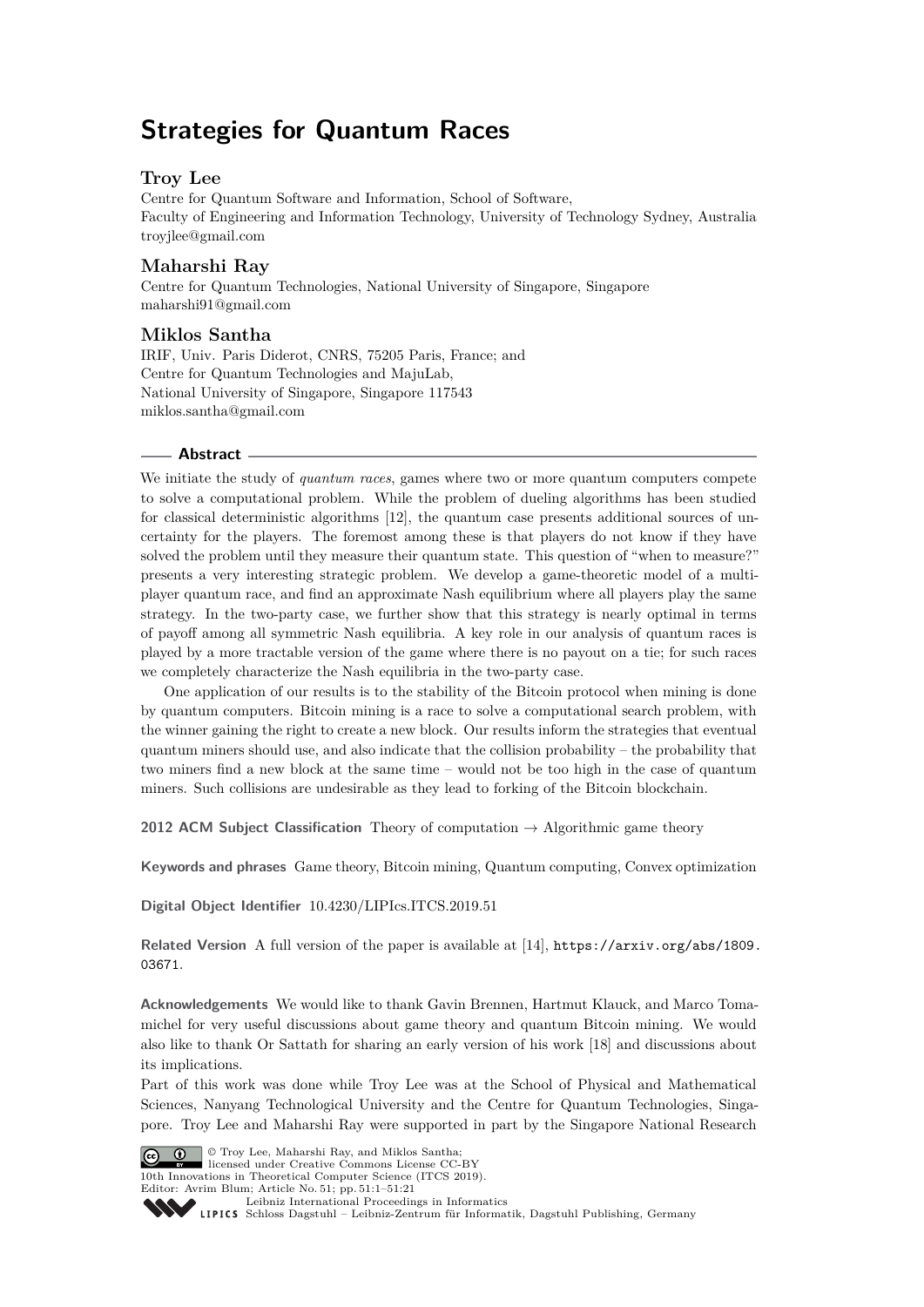### **51:2 Strategies for Quantum Races**

Fellowship under NRF RF Award No. NRF-NRFF2013-13. This research was further partially funded by the Singapore Ministry of Education and the National Research Foundation under grant R-710-000-012-135, and in part by the QuantERA ERA-NET Cofund project QuantAlgo.

# **1 Introduction**

We study the scenario of two or more quantum computers competing to solve a computational task, which we call a *quantum race*. This setting presents a different problem to finding the fastest algorithm for a task, as the only goal is to solve the task before the competitors. For example, imagine a search race where Alice and Bob, each armed with identical quantum computers, compete to find a marked item in a database. The first person to find the marked item wins \$1, with the payout being split in the case of a tie. The first natural idea is for Alice to run Grover's algorithm [\[11\]](#page-20-4), which can find a marked item in a database of size *N* with high probability in time  $O(\sqrt{N})$ . However, if Alice's strategy is to run Grover's algorithm and measure after the specified number of steps to maximize her success probability, Bob will have an advantage by measuring after running Grover's algorithm for a few less steps. Although this way Bob has a slightly lower success probability, he gains a huge advantage in always answering first. This simple example shows that the optimal algorithm to solve a problem can be different from the optimal strategy to employ when the goal is to solve the problem before an opponent.

The scenario of competing algorithms has been studied before in the classical deterministic setting [\[12\]](#page-20-0). In a classical game, the uncertainty is provided by an unknown probability distribution over the inputs: depending on what the input is, one algorithm may perform better than another. The quantum setting inherently has additional sources of uncertainty, most interestingly that players do not know if they have solved the problem until they *measure* their quantum state. Going back to the search game, in the classical version the players know at every instant if they have found the marked item or not. This is not the case in the quantum setting, where a player can only tell if she has found the desired item by measuring her quantum state. Furthermore, if she measures her state and does not find the marked item, then she must begin the search again from scratch. In the quantum case there is a natural tension between waiting to measure, and thereby building up the probability of success upon measuring, and measuring sooner, to answer before one's competitors. We study this game theoretic problem to develop strategies for players to use in quantum races.

One of our main motivations for studying quantum races is to model quantum computers mining the decentralized currency Bitcoin [\[16\]](#page-20-5). Mining is the process by which new blocks of transactions are added to the history of Bitcoin transactions, called the blockchain. The winner of a race to solve a computational search problem gains the right to add a new block of transactions to the blockchain, and participants in this race are called miners. Quantum miners could use Grover's algorithm to solve the search problem with quadratically fewer search queries than needed classically. But what should the strategy of quantum miners be when competing against each other?

### <span id="page-1-0"></span>I **Question 1.** *What is the optimal strategy for quantum miners?*

Figuring out the optimal strategy for quantum miners is important to analyze the impact of quantum mining on the stability of the Bitcoin protocol. When two miners solve the computational search problem at (nearly) the same time, the blockchain can fork as it is unclear which new block is the "correct" history of Bitcoin transactions. Forking is bad for the security of Bitcoin as it can decrease the cost of attacks [\[10\]](#page-20-6), increase the gain from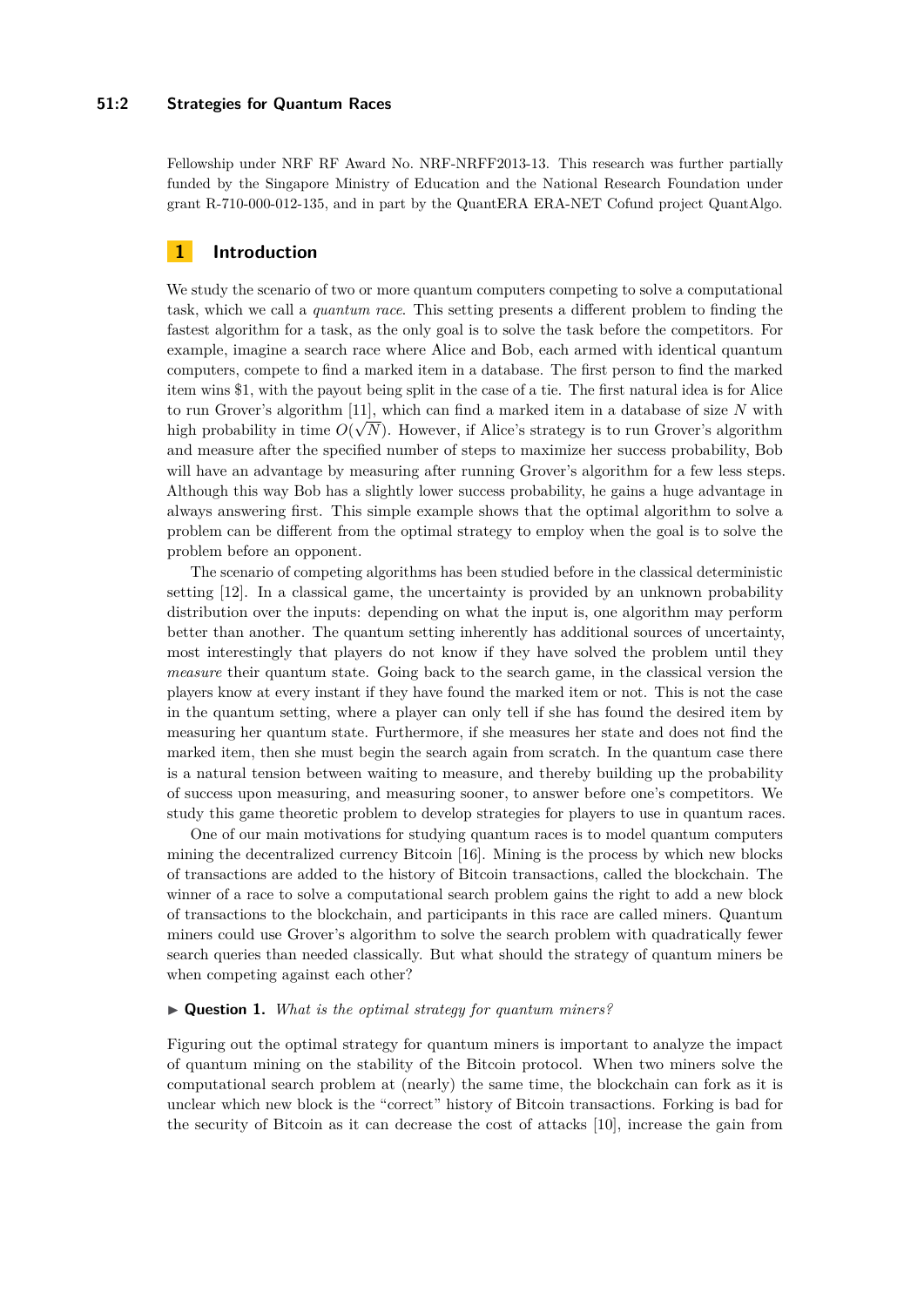#### **T. Lee, M. Ray, and M. Santha 51:3**

deviating from the intended mining protocol [\[9\]](#page-20-7), and generally decreases chain growth and wastes resources. In the classical case, each search query has the same probability of success. In the quantum case, however, because of Grover's algorithm the success probability grows roughly quadratically with the number of search queries. Does this lead to many quantum miners finding blocks at the same time?

<span id="page-2-1"></span>I **Question 2.** *What is the probability that two or more quantum miners playing the optimal strategy find a block at the same time?*

In the next subsections, we describe our model and results in more detail and the impact it has on these questions.

### **1.1 The model and results**

In a *symmetric* game all players have the same payoff function. In his original paper defining a Nash equilibrium, Nash showed that every symmetric multiparty finite game has a symmetric equilibrium, i.e. one where all players play the same strategy [\[17\]](#page-20-8). When all players have identical quantum computers, a quantum race is naturally a symmetric race, and we describe this scenario first.

We model a symmetric multiplayer quantum race in the following way. The pure strategies available to a player are the possible times at which she can measure 1*,* 2*,* 3*, . . . , K*. For each time *t*, a player has an algorithm that she can run for *t* steps and for which the success probability is  $p_t$ . Without loss of generality, we assume that these probabilities form an increasing sequence  $0 < p_1 < p_2 < \cdots < p_K \le 1$ . A general strategy is a probability distribution over the possible times to measure. The player who succeeds first receives a payoff of 1. In the case of a tie, the payoff is split amongst all players who succeed first at the same time. Our model can be thought of as a "one-shot" race, as if a player measures and does not succeed, she does not get a chance to restart and try again. While a race where players are allowed to repeatedly restart until someone wins would be more realistic, it becomes much more difficult to analyze due to the proliferation of possible stategies, and we leave this for future work.

### **Two-player case**

We begin explaining our model and results in more detail in the two-player case. In this case, a game defined by the probabilities  $p_1, \ldots, p_K$  can be represented by the payoff matrix for Alice, given by the *K*-by-*K* matrix *A*, and the payoff matrix for Bob *B*. The (*s, t*) entry of *A* gives Alice's payoff when she runs an algorithm for time *s* and Bob plays time *t*. In the case of a quantum race, this is defined as

<span id="page-2-0"></span>
$$
A(s,t) = \begin{cases} p_s & \text{if } s < t \\ p_s(1-p_s) + \frac{1}{2}p_s^2 & \text{if } s = t \\ p_s(1-p_t) & \text{if } s > t \end{cases} \tag{1}
$$

As the game is symmetric, Bob's payoff matrix is  $B = A<sup>T</sup>$ .

Our analysis of quantum races begins in [Section 3](#page-8-0) by analyzing a more tractable variant of the game we call a *stingy* quantum race. In a stingy quantum race, there is no payout in the case of a tie (the game organizer is stingy). A Nash equilibrium of a two-party stingy quantum race has very strong constraints on its support structure (see Corollary [16\)](#page-8-1). In particular, if  $(x, y)$  is a Nash equilibrium in a two-party stingy quantum race, then the union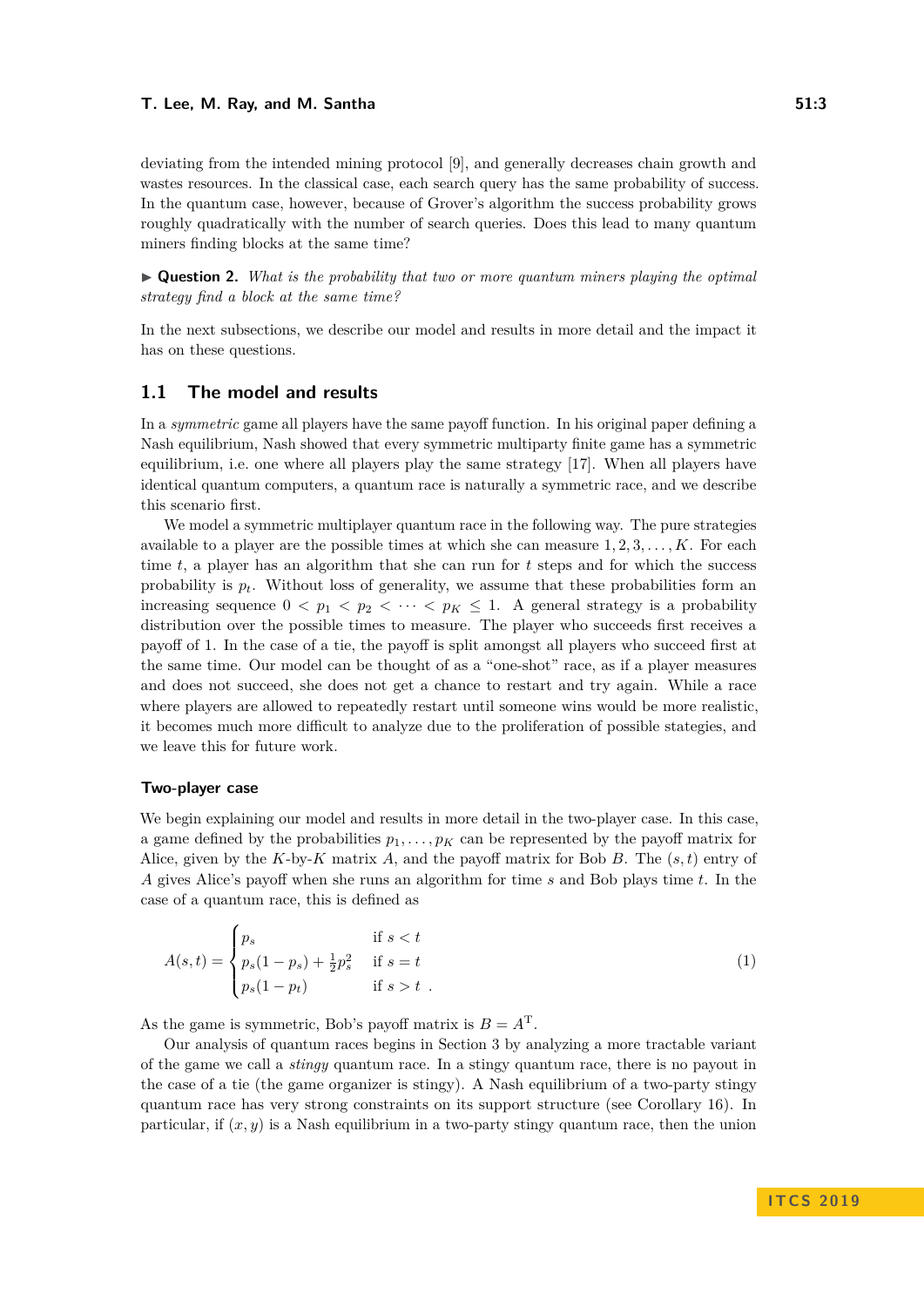### **51:4 Strategies for Quantum Races**

of the supports of *x* and *y* must be an interval  $\{T, T + 1, \ldots, K\}$  that contains the maximum running time *K*. There are 3 possible types of Nash equilibria in a two-party stingy quantum race, and we characterize all of them (see [Theorem 22,](#page-11-0) and Appendix of [\[14\]](#page-20-1).

One particularly nice type of equilibrium is what we call a *coinciding* equilibrium. In a coinciding equilibrium, the support of all player's strategies is the same, but the strategies do not have to be identical. This is a more general notion than a symmetric equilibrium where all strategies are the same. In a coinciding equilibrium for a stingy quantum race, the support of each player's strategy is an interval  $\{T, T + 1, \ldots, K\}$ . This leaves the problem of determining the starting point *T* of this interval in a Nash equilibrium. We are able to show that there is always exactly one *T* such that there is a Nash equilibrium with support  ${T, T + 1, \ldots, K}$ .

▶ Theorem 3 (Informal, see [Theorem 22\)](#page-11-0). *In a two-party stingy quantum race defined by* probabilities  $p_1, \ldots, p_K$ , there is a unique coinciding Nash equilibrium. In this equilibrium *all players play the same strategy, and the support of the strategies is an interval*  $\{T^*, T^*$  + 1*, . . . , K*}*.*

We also explicitly find this Nash equilibrium.

This result begs the question: what is this value of  $T^*$ ? At what success probability does it become worthwhile to start measuring? By putting an additional restriction on the probabilities  $p_1, \ldots, p_K$ , we can give quite a precise answer to this question. We say  $p_1, \ldots, p_K$ is an  $\ell$ -*dense* sequence (see Definition [13\)](#page-7-0) if  $p_1 \leq \frac{\ell}{K}$ ,  $p_K \geq 1 - \frac{\ell}{K}$ , and  $p_{i+1} - p_i \leq \frac{\ell}{K}$  for  $i = 2, \ldots, K - 1$ . This is quite a natural restriction that is satisfied for many races. In the quantum search race, where the  $p_i$  are the Grover success probabilities, and therefore also in the application to Bitcoin, the *l*-density condition is satisfied with  $\ell = \pi/2$ . In the *l*-dense case, we can give the following bound on *T* ∗ .

 $\triangleright$  **Theorem 4** (Informal, see Corollary [25](#page-12-0) and Corollary [28\)](#page-12-1). Let  $p_1, \ldots, p_K$  be an  $\ell$ -dense *sequence with*  $K \geq 6\ell$ . Then the starting point  $T^*$  of the unique coinciding Nash equilibrium *in the stingy quantum race defined by these probabilities is such that*  $p_{T^*} = \sqrt{2} - 1 + \Theta\left(\frac{\ell}{K}\right)$ .

Thus it is worthwhile to start measuring once the success probability becomes around  $\sqrt{2}-1$ , and this is largely independent of the actual values of  $p_1, \ldots, p_K$ .

In [Section 4,](#page-13-0) we apply our analysis of two-player stingy quantum races to the case of general quantum races. As the only difference between a stingy quantum race and a quantum race is the payout on ties, intuitively strategies in these two kinds of races should have similar payoffs when the probability of ties is small. We follow this intuition and show that when  $p_1, \ldots, p_K$  form an  $\ell$ -dense sequence the probability of a tie is  $O(\frac{\ell}{K})$  (see [Theorem 27\)](#page-12-2) when players use the unique coinciding equilibrium from the stingy race, and this strategy is an  $O(\frac{\ell}{K})$ -approximate Nash equilibrium of the corresponding quantum race.

Approximate Nash equilibria are naturally an imperfect lens into true Nash equilibria. The approximate Nash equilibrium we give would not be a reasonable suggestion for the actual strategies of quantum players if there were other equilibria with much higher payoff, for example. We show that this is not the case, and the approximate Nash equilibrium we give is nearly optimal in terms of payoff amongst all symmetric equilibria.

 $\triangleright$  **Theorem 5** (Informal, see [Theorem 31](#page-13-1) and [Theorem 33\)](#page-14-0). Let  $p_1, \ldots, p_k$  be an  $\ell$ -dense *sequence with*  $K \geq 6\ell$ . Then the unique coinciding equilibrium of the two-player stingy *quantum race defined by these probabilities is an*  $O(\frac{\ell}{K})$ -approximate Nash equilibrium in the *corresponding quantum race. Moreover, the payoff achieved by this strategy is within*  $O(\sqrt{\frac{\ell}{K}})$ *of the largest payoff achievable by any symmetric Nash equilibrium.*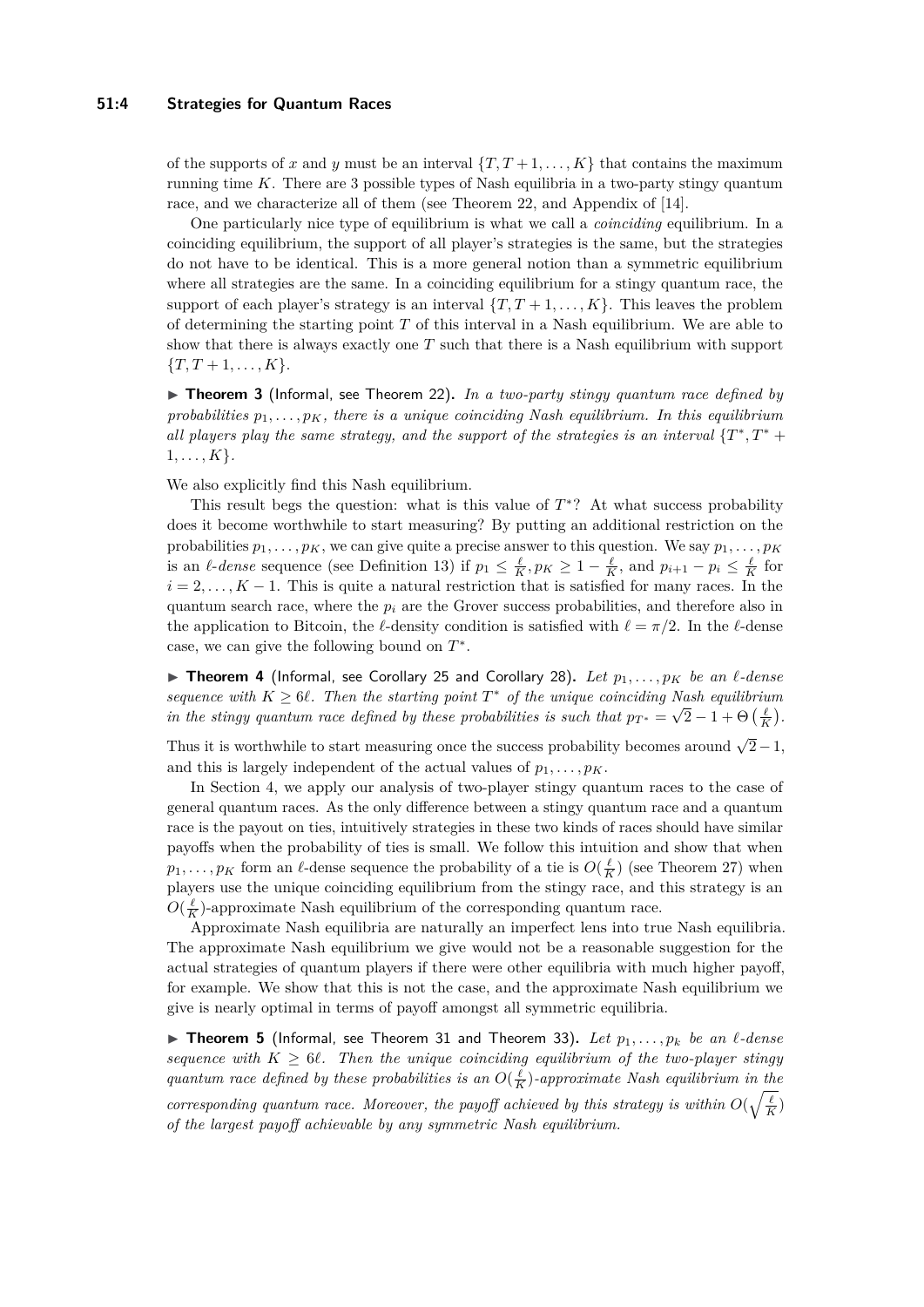#### **T. Lee, M. Ray, and M. Santha 51:5**

To show that the approximate Nash equilibrium we give is nearly optimal in terms of payoff [\(Theorem 33\)](#page-14-0), we use the bilinear programming formulation of Nash equilbria due to Mangasarian and Stone [\[15\]](#page-20-9). We exploit the properties of the sum of Alice's and Bob's payoff matrices  $A + A^T$  (from [Eq. \(1\)\)](#page-2-0). More specifically, It turns out that over a probability simplex *x*, the quadratic form  $x^{\mathrm{T}}(A + A^{\mathrm{T}})x$  is a negative-definite plus linear function. When optimizing over symmetric strategies this makes the Mangasarian and Stone bilinear program (which is a maximization problem) into a convex quadratic program. We then use Dorn's [\[8\]](#page-20-10) equivalent dual formulation of a convex quadratic program (see [Eq. \(17\)\)](#page-14-1), which is a minimization problem. We explicitly construct a feasible solution to this dual minimization problem to upper bound the payoff of any symmetric Nash equilibrium. Our construction of this dual solution again makes use of our analysis of stingy quantum races.

#### **Multiplayer case**

The case of many players is what we are interested in for the application to Bitcoin. Luckily, we are able to recover analogs of many of the results from the two-player case in the multiplayer case as well. We start in [Section 5](#page-16-0) by analyzing *n*-player stingy quantum races, and show the following.

<span id="page-4-0"></span> $\triangleright$  **Theorem 6** (Informal, see [Theorem 41\)](#page-17-0). Let  $p_1, \ldots, p_K$  define an *n*-player stingy quantum *race. This race has a unique coinciding Nash equilibrium, and in this equilibrium all players play the same strategy. The support of each strategy is an interval*  $\{T^*, T^* + 1, \ldots, K\}$ .

To show that an *n*-player stingy quantum race has a unique coinciding Nash equilibrium, our proof proceeds through a 2-player *asymmetric* stingy quantum race. In a 2-player asymmetric race, Alice has probabilities  $p_1, \ldots, p_k$  of succeeding after *t* steps and Bob has a (potentially different) sequence of probabilities  $P_1, \ldots, P_K$ . An asymmetric race models the case where Alice and Bob have quantum computers of potentially different speeds. We relate the payoff for Alice in a *n*-player stingy quantum race to the payoff for Alice in a 2-player quantum race against a more powerful opponent (see Lemma [40\)](#page-17-1). We can then refer to [Theorem 21](#page-10-0) in [Section 3](#page-8-0) which completely characterizes coinciding equilibria in asymmetric 2-player stingy quantum races. This gives [Theorem 6.](#page-4-0)

When the sequence  $p_1, \ldots, p_K$  is  $\ell$ -dense, we can also say something about the starting point  $T^*$  of the *n*-player coinciding equilibrium, though not as precisely as in the two-party case.

**If Theorem 7** (Informal, see [Theorem 44\)](#page-18-0). Let  $p_1, \ldots, p_K$  be an  $\ell$ -dense sequence defining *a stingy n*-player quantum race with  $n \geq 2$ . If  $K \geq 4$ eln then the starting point  $T^*$  of the *unique coinciding equilibrium is such that*  $p_{T^*} = \Theta(\frac{1}{n})$ *.* 

This means that the more players there are in a game, the earlier one starts to measure in the unique coinciding equilibrium.

In light of [Question 2](#page-2-1) we also want to see what the probability of more than one player succeeding at the same time in this unique coinciding equilibrium. We show the following.

<span id="page-4-2"></span>**If Theorem 8.** Let  $P_1, ..., P_K$  define an  $\ell$ -dense stingy *n*-player quantum race such that  $4en\ell \leq K$ . When the players play the coinciding equilibrium of the stingy race, the probability *that two or more players succeed at the same time is at most*  $\frac{8en\ell}{K}$ *.* 

<span id="page-4-1"></span>Finally, as in the two-party case, we show that the unique coinciding equilibrium of a stingy race is also an approximate Nash equilibrium in the corresponding quantum race, provided the sequence of probabilities is  $\ell$ -dense.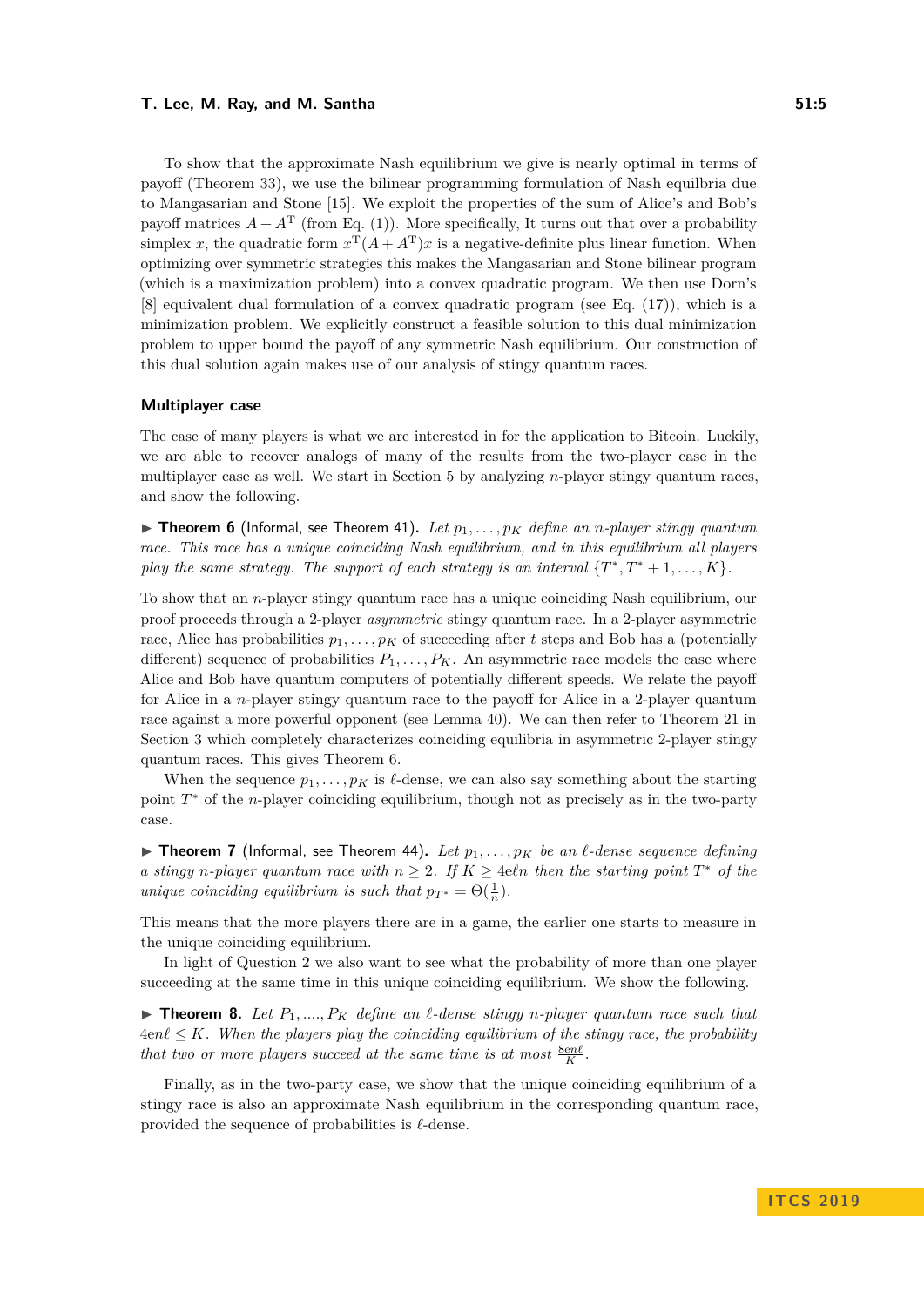### **51:6 Strategies for Quantum Races**

▶ **Theorem 9.** *Let*  $P_1$ , ...,  $P_K$  *define an ℓ*-dense stingy *n*-player quantum race,  $n ≥ 2$ , with  $4en\ell \leq K$ *. If*  $x = (x_1, ..., x_n)$  *is the coinciding Nash equilibrium for this stingy race, then x is an*  $\frac{8e\ell}{K}$  *- approximate Nash equilibrium of the corresponding quantum race.* 

# **1.2 Application to Bitcoin**

One application of our study of quantum races is to the decentralized digital currency Bitcoin, developed in 2008 by Satoshi Nakamoto [\[16\]](#page-20-5). Bitcoin transactions are packaged into blocks and stored in a public ledger called the blockchain. A major obstacle in creating a decentralized currency is to find a way for all parties to agree on the history of transactions. In Bitcoin, this is done through *Nakamoto consensus*: the right to create a new block is decided through proof-of-work, a contest to solve a computational problem. The winner of this contest has the right to make a new block of transactions, is given a reward in bitcoin, and then the process repeats itself. The players competing in this process are called miners. Nakamato consensus remains the primary means of achieving consensus across all cryptocurrencies, although there are coins using other consensus mechanisms such as proof-of-stake [\[13\]](#page-20-11) or Byzantine agreement [\[6\]](#page-20-12).

The proof-of-work task used in Bitcoin (originally developed in a system called Hashcash [\[2\]](#page-20-13)) is essentially a search problem. The problem is to find a value *x* (called a nonce) such that  $h(H \parallel x) \leq t$ , where h is a hash function (doubly iterated SHA-256 in the case of Bitcoin), *H* is the header of the block of transactions to be processed, and *t* is a hardness parameter that can be varied so that the entire network takes 10 minutes to solve this task, on average.

Several works have studied the impact that quantum computers would have on the Bitcoin protocol [\[5,](#page-20-14) [1,](#page-20-15) [18\]](#page-20-2), both on the mining process we have described above and on the digital signatures used in Bitcoin to authenticate ownership of coins. We will focus here on the impact of quantum computers on Bitcoin mining.

As the Bitcoin proof-of-work is a search task, quantum miners could use Grover's algorithm to find a nonce *x* satisfying  $h(H \mid x) \leq t$  with quadratically fewer evaluations of the hash function  $h$  than is needed by a classical computer  $\frac{1}{h}$  $\frac{1}{h}$  $\frac{1}{h}$ . The use of Grover's algorithm creates new issues for proof-of-work that do not exist in the classical case. Desirable properties of a proof-of-work task have been studied from an axiomatic point of view by Biryukov and Khovratovich [\[3\]](#page-20-16). One property they give is *progress-freeness*: the probability of a miner solving the proof-of work task in any moment is independent of previous events. This is achieved for a classical miner in the Bitcoin proof of work, as every call to the hash function is equally likely to find a good nonce *x*. Progress-freeness is not achieved for a quantum miner running Grover's algorithm, as the success probability grows roughly quadratically with the amount of time the algorithm is run.

Sattath [\[18\]](#page-20-2) points out that this gives a way for quantum miners to deviate from the prescribed protocol in order to increase their chance of winning a block. To explain this deviation, imagine a simplified case where the proof-of-work is to find a unique marked item in a database of size *N*. Say that Alice, a quantum miner, receives a new block from the network which was found by Bob. When Alice receives this block she will be in the middle of running Grover's algorithm to find the marked item herself. The prescribed protocol says that she should immediately halt this run of Grover's algorithm and begin working

<span id="page-5-0"></span><sup>1</sup> While this seems to give quantum computers a huge advantage for Bitcoin mining, specialized classical Bitcoin mining hardware currently can perform14 trillion hashes per second [\[4\]](#page-20-17) and would outperform a near-term quantum computer with gate speeds of 100MHz [\[1\]](#page-20-15)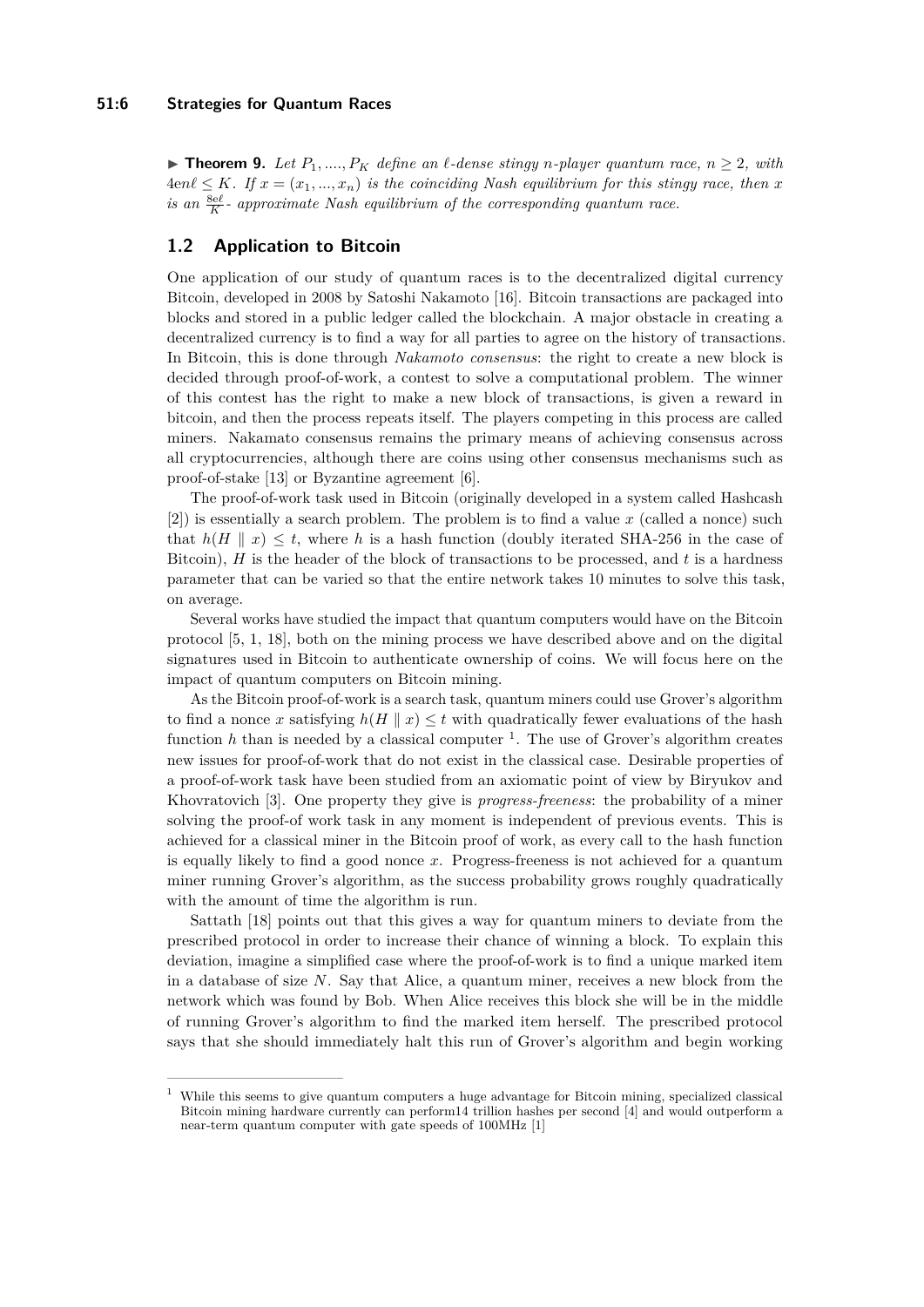on a new search problem by mining on top of Bob's new block. However, if Alice has run √ Grover algorithm for  $c\sqrt{N}$  steps, for a constant c, she will have already built up a constant probability of finding the marked item upon measuring. From the point of view of maximizing her payoff, there is no harm in just measuring to see if she finds the marked item. If Alice gets lucky and indeed finds the marked item, then she can broadcast her new block to the network. Depending on her connectivity to the network, some other miners may receive Alice's block before Bob's, and there is some probability that Alice's new block eventually becomes the block accepted by the network rather than Bob's, meaning that Alice will receive the bitcoin reward. Note that this does not happen in the classical case, where after Alice receives Bob's block she would still just have probability 1*/N* to find the marked item with each additional search query. In this case it makes sense to immediately start mining on top of the new block.

Luckily, Sattath also provides an easy fix for the Bitcoin protocol to remedy this problem. Without going into the technical details, this fix essentially forces miners to commit to how long they will run Grover's algorithm *before they begin*. Thus if Alice commits to running  $G$ rong they will full Grover's algorithm *before they beyn.* Thus if Affice commits to fulliming Grover's algorithm for time  $\sqrt{N}/100$ , yet receives Bob's block after time  $\sqrt{N}/200$ , if she tries to immediately measure and publish her own block, the network will reject it because of the timing discrepancy. This fix fits in very well with our model of quantum races, as a strategy is exactly a probability distribution over choices of times to measure.

The quantum race that captures the case of Bitcoin mining is what we call the *Grover race* (see Definition [12\)](#page-7-1). In this race, the success probability  $p_t$  is given by the success probability of *t*-iterations of Grover's algorithm <sup>[2](#page-6-0)</sup>. This race is an  $\ell$ -dense race for  $\ell = \pi/2$ . The size of the search space, and thus the maximum number of iterations *K* to run Grover's algorithm, is determined by the *difficulty* setting of the Bitcoin protocol. Currently the difficulty (as of September 7, 2018) is approximately  $7 \cdot 10^{12}$ , which, by Bitcoin's definition of difficulty, means that the network has to do roughly  $2^{32} \cdot 7 \cdot 10^{12}$  many hashes to succeed, in expectation. This leads to a value of *K* of approximately  $10^{11}$ . Thus for this application  $\frac{\ell}{K}$ is very small, and [Theorem 9](#page-4-1) implies that the unique coinciding equilibrium for the stingy Grover race is an  $\epsilon$ -approximate Nash equilibrium in the Grover race for  $\epsilon \leq 3 \cdot 10^{-10}$ . This gives a reasonable answer to [Question 1](#page-1-0) for what a good strategy would be for quantum miners, and moreover has the desirable property that all miners run the same algorithm. By [Theorem 8,](#page-4-2) when there are *n* miners running this strategy the probability of a tie is at most 3*n* · 10−<sup>10</sup>. This gives an answer to [Question 2,](#page-2-1) that quantum mining is not likely to produce a high forking rate and thereby destabilize the Bitcoin protocol.

# **2 Preliminaries**

We use  $e \approx 2.71828$  for Euler's number. For a probability  $0 \le p \le 1$ , we set  $\bar{p} = 1 - p$ . For a natural number *n*, we let  $[n] = \{1, ..., n\}$ . We let  $\Delta_n = \{x \in \mathbb{R}^n : x \ge 0, \sum_{i=1}^n x_i = 1\}$  be the probability simplex. For  $x \in \Delta_n$  we let  $\sup(x) = \{i \in [n] : x_i > 0\}$  be the support of *x*.

▶ Definition 10 (quantum race). A 2-*player quantum race* is specified by two sequences of increasing probabilities  $0 < p_1 < p_2 < \cdots < p_K \le 1$ , and  $0 < P_1 < P_2 < \cdots < P_K \le 1$  for some integer  $K \geq 2$ . The set of pure strategies of both players is [K]. The  $K \times K$  payoff

<span id="page-6-0"></span><sup>2</sup> It is known that *t* queries of Grover's algorithm maximizes the probability of success in a search problem over all *t*-query quantum algorithms [\[7\]](#page-20-18).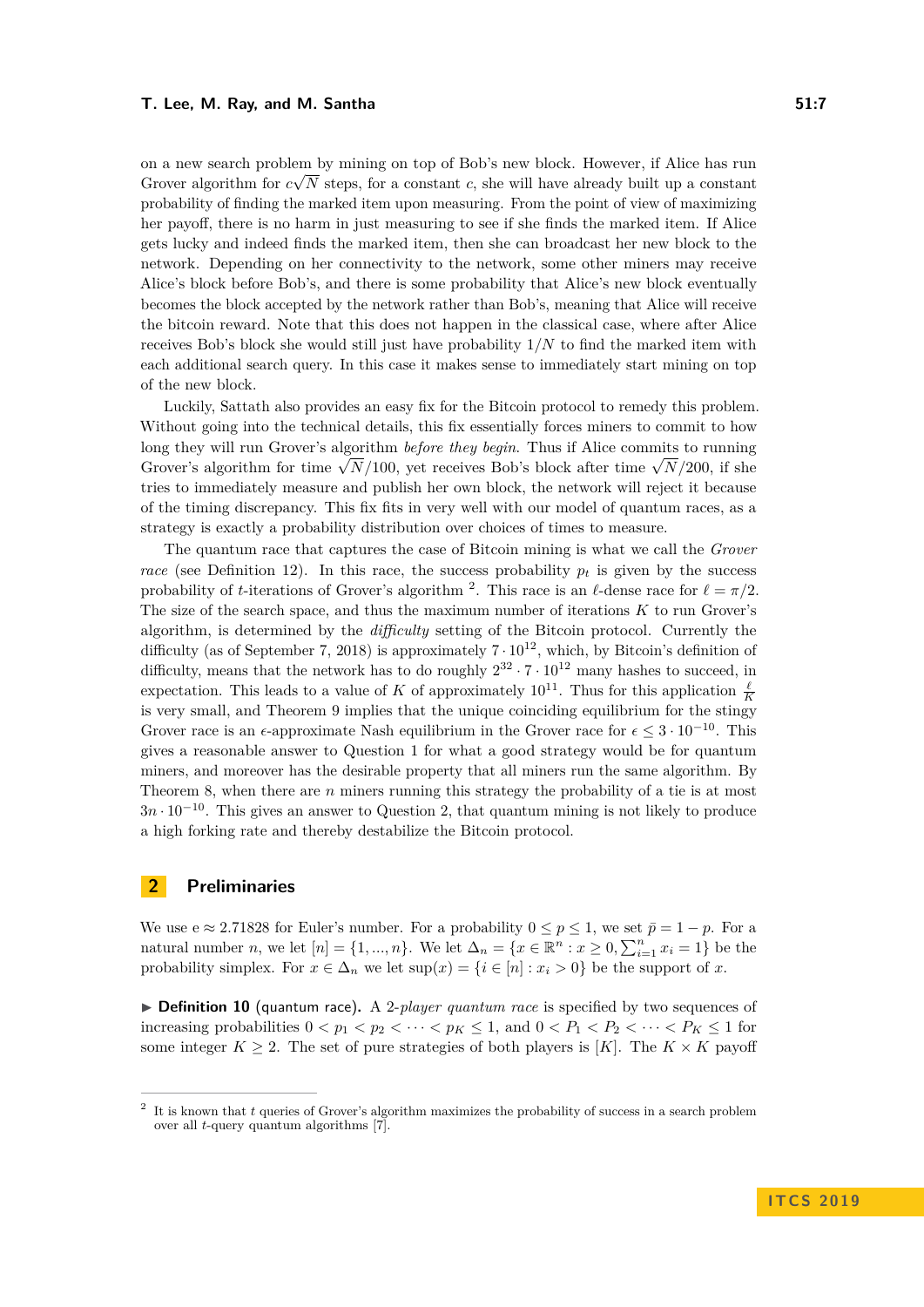#### **51:8 Strategies for Quantum Races**

matrix *A* of Alice and *B* of Bob are defined as

$$
A(i,j) = \begin{cases} p_i & \text{if } i < j, \\ p_i \bar{P}_j + \frac{1}{2} p_i P_i & \text{if } i = j, \\ p_i \bar{P}_j & \text{otherwise.} \end{cases} \qquad B(i,j) = \begin{cases} P_j & \text{if } j < i, \\ P_j \bar{p}_i + \frac{1}{2} p_i P_i & \text{if } i = j, \\ P_j \bar{p}_i & \text{otherwise.} \end{cases}
$$

If  $p_i = P_i$  for all  $i = 1, \ldots, K$  then we call the game a *symmetric* quantum race. Note that in this case  $B = A^T$ .

In our study of quantum races, a key role will be played by an auxiliary game that is easier to analyze called a stingy quantum race. A stingy quantum race differs from a quantum race only in that no payout is given in the case of a tie.

▶ **Definition 11** (stingy quantum race). A 2-*player stingy quantum race* is specified by two sequences of increasing probabilities  $0 < p_1 < p_2 < \cdots < p_K \leq 1$ , and  $0 < P_1 < P_2 < \cdots <$  $P_K \leq 1$  for some integer  $K \geq 2$ . The set of pure strategies of both players is [*K*]. The  $K \times K$ payoff matrix *A*<sup>0</sup> of Alice is defined as

$$
A_0(i,j) = \begin{cases} p_i & \text{if } i < j, \\ p_i \bar{P}_j & \text{otherwise.} \end{cases}
$$

The payoff matrix of Bob  $B_0$  is defined as

$$
B_0(i,j) = \begin{cases} P_j & \text{if } j < i, \\ P_j \bar{p}_i & \text{otherwise.} \end{cases}
$$

If  $p_i = P_i$  for all  $i = 1, ..., K$  then we call the game a *symmetric* stingy quantum race. Note that in this case  $B_0 = A_0^{\mathrm{T}}$ .

The main specific quantum race we will be interested in is the *Grover race*. This results from two players competing to find a marked item in a database and playing by running Grover's algorithm for a certain amount of time and then measuring. Formally, the race is defined as follows.

<span id="page-7-1"></span>▶ **Definition 12** (Grover race). We define the (stingy) Grover race on *N* items as the symmetric (stingy) quantum race with  $K = \left\lceil \frac{\pi}{4} \right\rceil$ √  $\overline{N} - 3/2$  and  $p_t = \sin^2(2(t+1/2)) \arcsin(\frac{1}{\sqrt{2}})$  $\left(\frac{1}{\overline{N}}\right)\right)$ , for  $1 \leq t \leq K$ .

Here *p<sup>t</sup>* is the success probability of Grover's algorithm of finding a unique marked item in a database of  $N$  items. It is known that  $p_t$  is the highest success probability for finding a marked item for any quantum algorithm making *t* many calls to the database [\[7\]](#page-20-18).

The Grover race has many nice properties, and we will abstract out one of them here. This allows us to show results for a general class of quantum races, rather than just the Grover race.

<span id="page-7-0"></span>▶ **Definition 13** (dense race). Let  $p_1 < p_2 < \cdots < p_K \le 1$ . We call the sequence  $(p_1, \ldots, p_K)$ *l*-dense if  $p_1 \n≤ \frac{l}{K}$ ,  $p_K \n≥ 1 - \frac{l}{K}$ , and  $p_{i+1} - p_i \n≤ \frac{l}{K}$  for all  $i = 1, ..., K - 1$ . For a dense sequence  $(p_1, \ldots, p_K)$  will similarly call the symmetric (stingy) quantum race defined by this sequence a symmetric (stingy)  $\ell$ -dense quantum race.

The (stingy) Grover race is an  $\ell$ -dense race with  $\ell = \pi/2$ .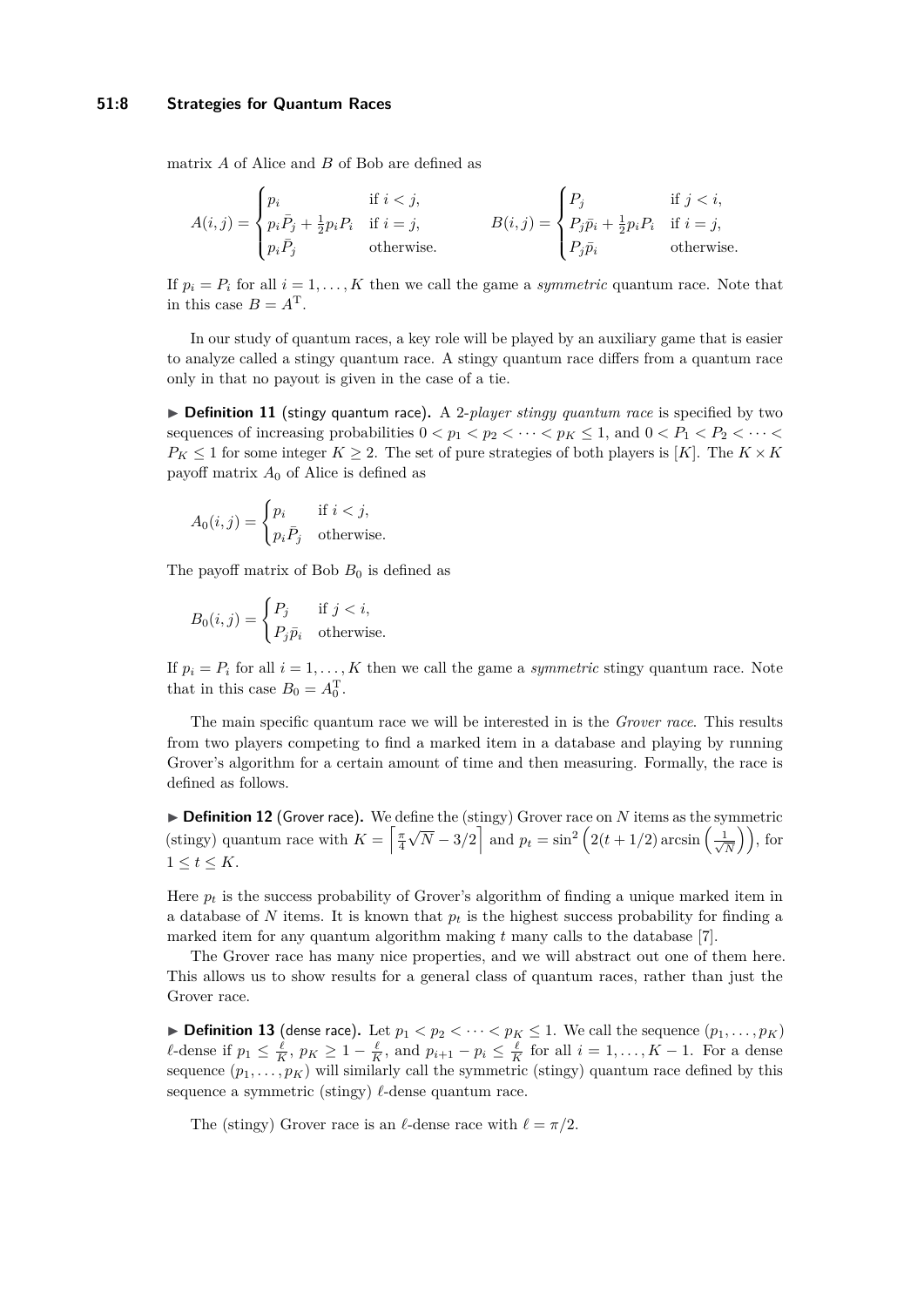# <span id="page-8-0"></span>**3 Two-player stingy quantum races**

We will first analyze Nash equilibria in stingy quantum races. We can show several structural properties about the support of Nash equilibria in stingy quantum races that make them easier to analyze than quantum races. After our analysis in this section, we will bootstrap our knowledge of Nash equilibria in stingy quantum races to find an approximate Nash equilibrium for quantum races.

Consider a stingy quantum race given by the probabilities  $0 < p_1 < p_2 < \cdots < p_K \leq 1$ and  $0 < P_1 < P_2 < \cdots < P_K$ , and let *y* be a mixed strategy of Bob. For  $t \leq K$ , we let  $\sup_{\leq t}(y) = \{j \in \sup(y) : j \leq t\}$  be the set of times played by Bob that are at most *t*, and similarly, we let  $\sup_{\geq t}(y) = \{j \in \sup(y) : j > t\}$  be the set of times played by Bob that are greater than *t*. Observe that when Alice plays the pure strategy *t* against *y*, her payoff is

$$
e_t^{\mathrm{T}} A y = p_t \left( \sum_{j \in \sup_{\leq t} (y)} y_j \overline{P}_j + \sum_{j \in \sup_{> t} (y)} y_j \right).
$$

<span id="page-8-2"></span>► Claim 14. Let  $(x, y)$  be a Nash equilibrium of a 2-player stingy quantum race. If  $t_1 \in \text{sup}(x)$ *then there does not exist*  $t_2 > t_1$  *with*  $\sup_{\leq t_1}(y) = \sup_{\leq t_2}(y)$ *.* 

**Proof.** Say that the game is defined by probabilities  $0 < p_1 < p_2 < \cdots < p_K \leq 1$  and  $0 < P_1 < P_2 < \cdots < P_k$  If  $\sup_{\leq t_1}(y) = \sup_{\leq t_2}(y)$  then

$$
e_{t_2}^{\mathrm{T}}Ay = \frac{p_{t_2}}{p_{t_1}}e_{t_1}^{\mathrm{T}}Ay.
$$

As  $p_{t_1} < p_{t_2}$ , the payoff for playing  $t_2$  is strictly larger than that for playing  $t_1$ . Therefore  $t_1$ is not a best response for  $y$ , in contradiction with the definition of a Nash equilibrium.

This claim implies that the support structure of Nash equilibria in stingy quantum races is relatively simple. We first make the following definition.

**Definition 15.** A pair of strategies  $(x, y)$  is called *coinciding* if  $\sup(x) = \sup(y)$ . A pair of strategies  $(x, y)$  is called *alternating* if there exists  $1 \le t_1 < t_2 \le K$  such that the support of one player is  $\{t_1, t_1 + 2, \ldots, t_2 - 1\}$  and the support of the other is sup(*y*) =  $\{t_1 + 1, t_1 + 3, \ldots, t_2\}$ . A pair of strategies  $(x, y)$  is called  $(t_1, c, t_2)$ -alternating-coinciding if there are natural numbers  $1 \le t_1 < t_2 \le K$  and  $t_1 + 2 \le c \le t_2$  such that the support of one player is  $\{t_1, t_1 + 2, \ldots, c - 2, c, c + 1, c + 2, \ldots, t_2\}$  and the support of the other is  $\sup(y) = \{t_1 + 1, t_1 + 3, \ldots, c - 3, c - 1, c, c + 1, c + 2, \ldots, t_2\}.$ 

<span id="page-8-1"></span> $\triangleright$  **Corollary 16.** Let  $(x, y)$  be a Nash equilibrium of a stingy quantum race specified by *probabilities*  $0 < p_1 < p_2 < \cdots < p_K \leq 1$  and  $0 < P_1 < P_2 < \cdots < P_k$ . Then there is some  $1 \leq T \leq K$  *such that* 

$$
= \sup(x) \cup \sup(y) = [T, K],
$$

 $(x, y)$  *is either coinciding, alternating, or alternating-coinciding.* 

**Proof.** From [Claim 14](#page-8-2) we can easily derive the following two statements:

sup(x)  $\cup$  sup(y) is an interval containing the time with maximum success probability,

For every  $t_1, t_2 \in \text{sup}(x)$  there must be  $t \in \text{sup}(y)$  with  $t_1 < t \leq t_2$ .

These statements immediately imply the claim.

We now study the particularly simple coinciding equilibria. Due to space constraints we do not discuss the other types of equilibria here. However, we give a full characterization of all Nash equilibria in a symmetric stingy quantum race in the full version of the paper [\[14\]](#page-20-1).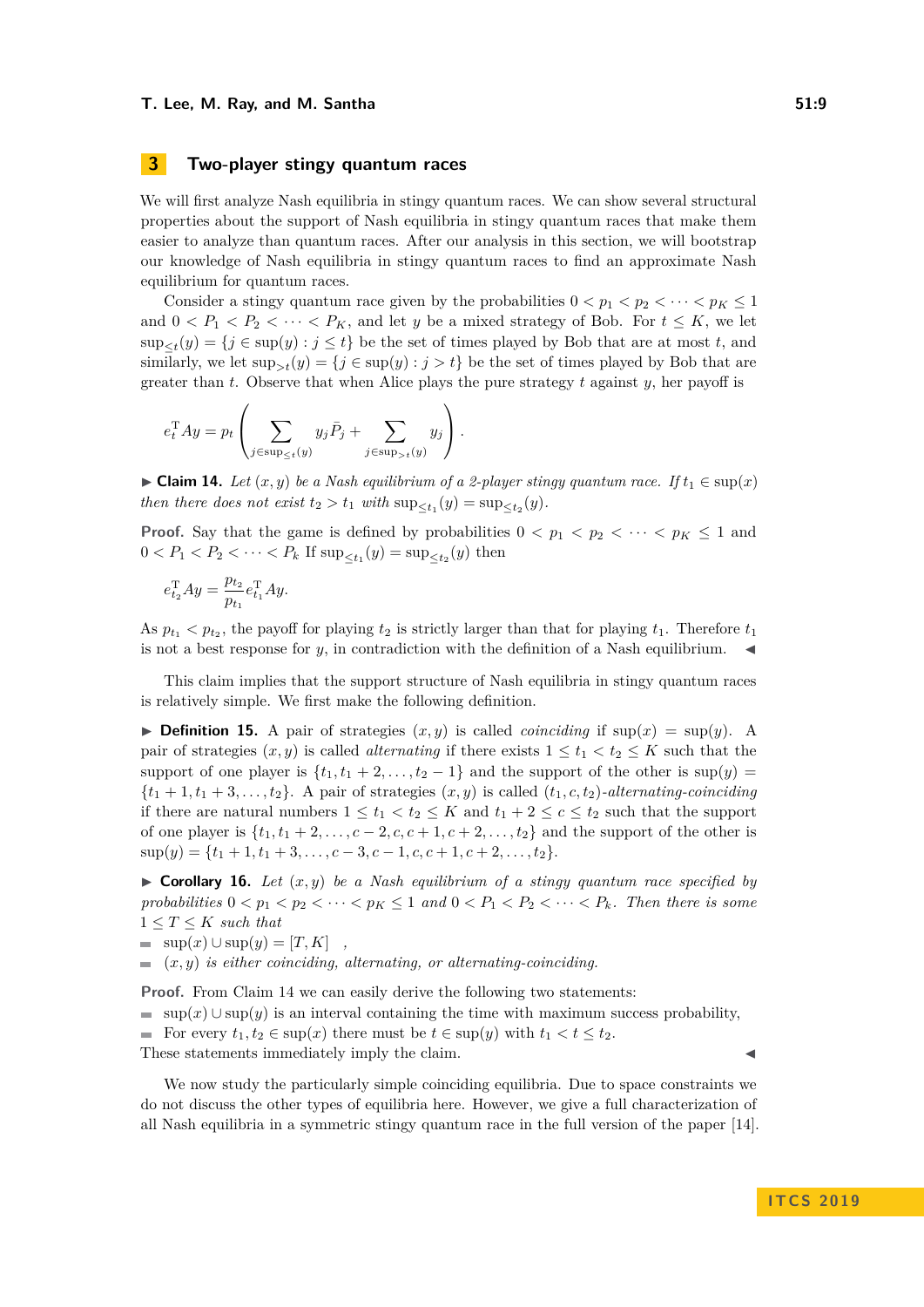### **51:10 Strategies for Quantum Races**

# **3.1 Unique coinciding equilibrium**

We first look for Nash equilibria where the mixed strategies of Alice and Bob have the same support. If the number of strategies is  $K$ , we know by Corollary [16](#page-8-1) that this support must be a set  ${T, T + 1, ..., K}$ , for some  $1 \le T \le K$ .

<span id="page-9-8"></span>**I Lemma 17.** *Consider a stingy quantum race defined by*  $0 < p_1 < \ldots < p_K \leq 1$  *and*  $0 < P_1 < P_2 < \cdots < P_k$ . Let  $x, y \in \mathbb{R}^K$ . Then  $(x, y)$  is a Nash equilibrium for this game with *support*  $\{T, T + 1, \ldots, K\}$ *, for some*  $1 \le T \le K$ *, if and only if x and y satisfy the following system of equations and inequalities.*

$$
e_t^T A y = e_T^T A y, \qquad \qquad \text{for } T < t \le K \tag{2}
$$

$$
e_{T-1}^{\mathrm{T}}Ay \le e_T^{\mathrm{T}}Ay,\tag{3}
$$

$$
y_t = 0 \qquad \qquad \text{for} \ \ 0 < t < T \ , \tag{4}
$$

<span id="page-9-5"></span><span id="page-9-4"></span>
$$
y_t > 0 \t\t for \tT \le t \le K , \t\t(5)
$$

$$
\sum_{t=T} y_t = 1 \tag{6}
$$

$$
x^{T}Be_{t} = x^{T}Be_{T}, \qquad \qquad \text{for } T < t \leq K , \tag{7}
$$
\n
$$
x^{T}Be_{T-1} \leq x^{T}Be_{T}, \qquad \qquad \text{(8)}
$$

<span id="page-9-7"></span><span id="page-9-6"></span><span id="page-9-2"></span><span id="page-9-1"></span><span id="page-9-0"></span>
$$
x_t = 0 \qquad \qquad \text{for} \ \ 0 < t < T \ , \tag{9}
$$

<span id="page-9-3"></span>
$$
x_t > 0 \t\t for \tT \le t \le K , \t\t (10)
$$

$$
\sum_{t=T}^{K} x_t = 1 \tag{11}
$$

**Proof.** [Eq. \(4\)–](#page-9-0)[\(6\)](#page-9-1) and [\(9\)](#page-9-2)–[\(11\)](#page-9-3) express that *x* and *y* are probability distributions with support  ${T, T+1, \ldots, K}$ . The other conditions for a Nash equilibrium are that all strategies in the support of *x* are best responses against *y* and vice versa. That all strategies in the support of *x* are best responses against *y* means

$$
e_t^{\mathrm{T}} Ay = e_T^{\mathrm{T}} Ay, \qquad \text{for } T < t \le K ,
$$
  
\n
$$
e_{t-1}^{\mathrm{T}} Ay \le e_t^{\mathrm{T}} Ay, \qquad \text{for } 1 \le t < T.
$$

The first equation here is exactly Eq.  $(2)$ . The inequality here is implied by Eq.  $(3)$ . This is because for  $t < T - 1$ ,  $e_t^T A y = \frac{p_t}{p_{T-1}} e_{T-1}^T A y$ , as  $\sup_{\leq T-1} (y) = \sup_{\leq t} (y)$ . A similar argument show that [Eq. \(7\)–](#page-9-6)[\(8\)](#page-9-7) show that all strategies in the support of *y* are best responses  $\alpha$  against *x*.

When  $P_K = 1$ , then Alice has zero payoff on playing time *K*. Thus as long as  $K \geq 2$ , when  $P_K = 1$  there is no coinciding Nash equilibrium  $(x, y)$  where  $\sup(x) = \sup(y) = \{K\}.$ A similar argument applies when  $p<sub>K</sub> = 1$ . We will therefore exclude the case  $T = K$  and either  $p_K = 1$  or  $P_K = 1$  for the next definition and Lemma [19.](#page-10-1)

**Definition 18.** We define the values  $q_T^A, q_T^B$ , for  $T = 2, ..., K$ , and  $r_T^A, r_T^B, z_T^A, z_T^B$ , for  $T = 1, \ldots, K - 1$ . The values  $z_K^A, r_K^A$  are not defined when  $T = K, p_K = 1$  and  $z_K^B, r_K^B$  are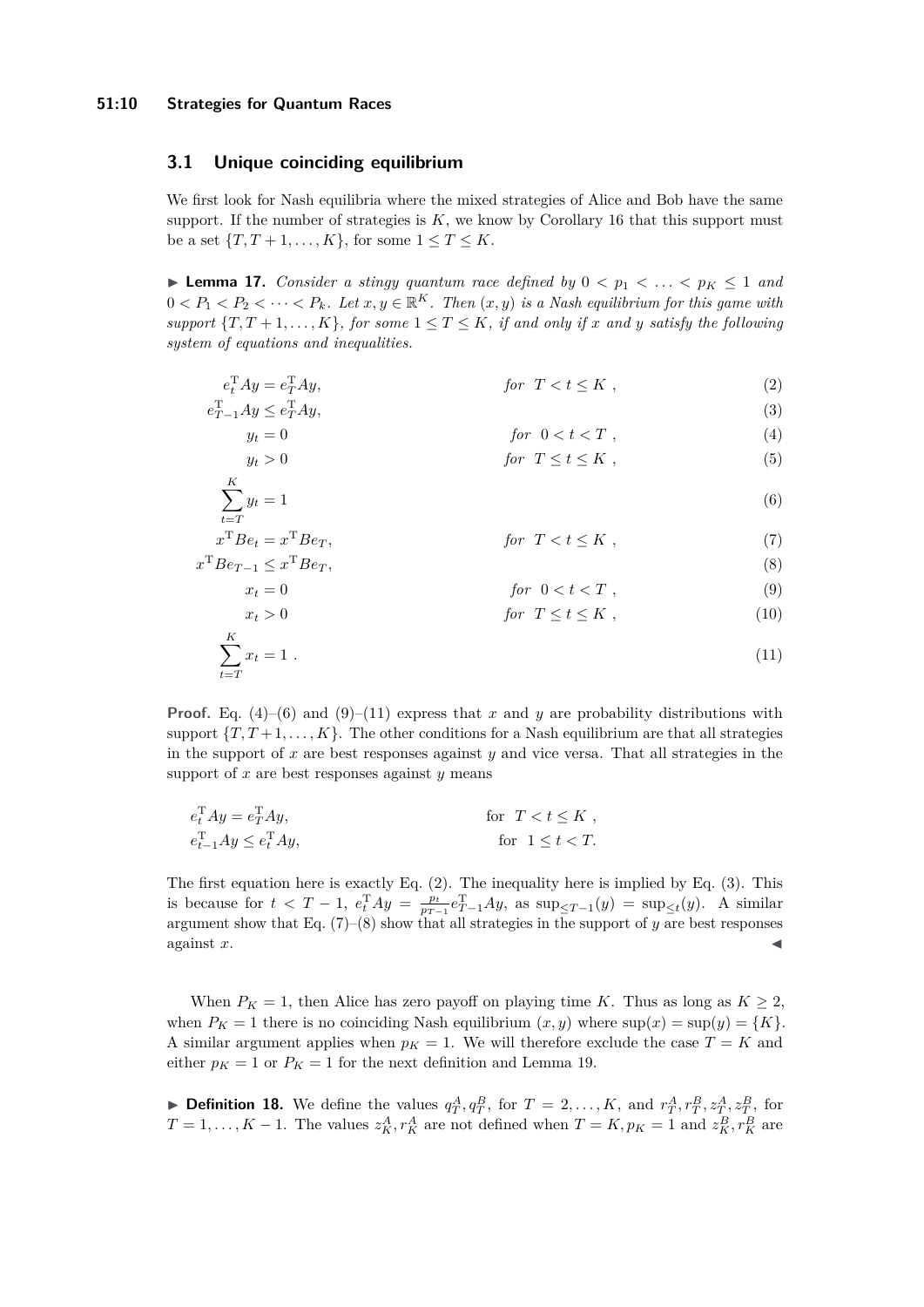#### **T. Lee, M. Ray, and M. Santha 51:11**

not defined when  $T = K$ ,  $P_K = 1$ .

$$
\begin{aligned} q_i^A &= \frac{1}{p_i} \left( \frac{1}{P_{i-1}} - \frac{1}{P_i} \right), & q_i^B &= \frac{1}{P_i} \left( \frac{1}{p_{i-1}} - \frac{1}{p_i} \right), \\ r_T^A &= \frac{1}{\bar{p}_T} \left( \frac{1}{P_K} - \sum_{i = T + 1}^K \bar{p}_i q_i^A \right), & r_T^B &= \frac{1}{\bar{P}_T} \left( \frac{1}{p_K} - \sum_{i = T + 1}^K \bar{P}_i q_i^B \right), \\ z_T^A &= r_T^A + \sum_{i = T + 1}^K q_i^A, & z_T^B &= r_T^B + \sum_{i = T + 1}^K q_i^B. \end{aligned}
$$

<span id="page-10-1"></span>▶ **Lemma 19.** *For every*  $1 \leq T \leq K - 1$ *, and the case*  $T = K$  *and*  $P_K \neq 1$ *, the system of linear equations composed of the [Eq.](#page-9-4)* (2)*, [\(4\)](#page-9-0) and [\(6\)](#page-9-1) of Lemma [17](#page-9-8) has a unique solution given by*

$$
y_t = \begin{cases} r_T^B/z_T^B & \text{if } t = T, \\ q_t^B/z_T^B & \text{if } T < t \le K, \\ 0 & \text{otherwise} \end{cases}
$$

**Proof.** For convenience, we drop the normalization condition  $\sum_{t=T}^{K} y_t = 1$  and instead scale *y* such that the expected payoff of a best response is 1. That is, we replace [Eq. \(6\)](#page-9-1) by [Eq. \(12\):](#page-10-2)

<span id="page-10-2"></span>
$$
e_T^{\mathrm{T}} A y = 1. \tag{12}
$$

Clearly the solutions of Eq.  $(2),(4),(6)$  $(2),(4),(6)$  $(2),(4),(6)$  $(2),(4),(6)$  and the solutions of Eq.  $(2),(4),(12)$  $(2),(4),(12)$  differ only by a constant multiplicative factor, and from a solution of the latter system a solution of the former one can be obtained by dividing it coordinate-wise by  $\sum_{t=T}^{K} y_t$ .

We first want to find the solutions of [Eq. \(2\)](#page-9-4) and [\(12\)](#page-10-2). Together, they can be expressed in matrix form as:

<span id="page-10-3"></span>
$$
\begin{bmatrix} p_T \bar{P}_T & p_T & p_T & \cdots & p_T \\ p_{T+1} \bar{P}_T & p_{T+1} \bar{P}_{T+1} & p_{T+1} & \cdots & p_{T+1} \\ p_{T+2} \bar{P}_T & p_{T+2} \bar{P}_{T+1} & p_{T+2} \bar{P}_{T+2} & \cdots & p_{T+2} \\ \vdots & & & \ddots & \vdots \\ p_K \bar{P}_T & p_K \bar{p}_{T+1} & p_K \bar{P}_{T+2} & \cdots & p_K \bar{P}_K \end{bmatrix} \begin{bmatrix} y_T \\ y_{T+1} \\ y_{T+2} \\ \vdots \\ y_K \end{bmatrix} = \begin{bmatrix} 1 \\ 1 \\ 1 \\ \vdots \\ 1 \end{bmatrix} .
$$
 (13)

We can simplify the above system of linear equations as follows:

| $\begin{bmatrix} 0 & P_{T+1} & 0 & \cdots & 0 \end{bmatrix} \begin{bmatrix} y_T \end{bmatrix}$                                     |           |  |                                                                                                                                                                                                    | $\lceil 1/p_T - 1/p_{T+1} \rceil$                  |  |
|------------------------------------------------------------------------------------------------------------------------------------|-----------|--|----------------------------------------------------------------------------------------------------------------------------------------------------------------------------------------------------|----------------------------------------------------|--|
|                                                                                                                                    | $P_{T+2}$ |  |                                                                                                                                                                                                    | $ y_{T+1} $ $ 1/p_{T+1}-1/p_{T+2} $                |  |
|                                                                                                                                    |           |  |                                                                                                                                                                                                    | $\cdots$ 0 $ y_{T+2}  =  1/p_{T+2} - 1/p_{T+3} $ . |  |
|                                                                                                                                    |           |  | $\left\{ \left\{ \left[ \left[ \left[ \left[ \left] \right] \right] \right] \right] \right\} \right\} \left[ \left[ \left[ \left[ \left[ \left] \right] \right] \right] \right] \right\} \right\}$ |                                                    |  |
| $\begin{bmatrix} \bar{P}_T & \bar{P}_{T+1} & \bar{P}_{T+2} & \cdots & \bar{P}_K \end{bmatrix}$ $\begin{bmatrix} y_K \end{bmatrix}$ |           |  |                                                                                                                                                                                                    |                                                    |  |

From this we can see that, for every  $1 \leq T \leq K$ , [Eq. \(13\)](#page-10-3) has a unique solution, given by  $y_T = r_T^B$ , and  $y_t = q_t^B$ , for  $T < t \le K$ .

**Definition 20.** Define  $T_A^*$  (respectively  $T_B^*$ ) as the smallest integer  $1 \le T \le K$  such that  $r_T^A > 0$  (respectively  $r_T^B > 0$ ). When  $T_A^* = T_B^*$  we denote their common value as  $T^*$ .

<span id="page-10-0"></span>This definition makes sense as in the case  $p<sub>K</sub> = 1$  (when  $r<sub>K</sub><sup>A</sup>$  is not defined) we see that  $r_{K-1}^A > 0$  and otherwise  $r_K^A = \frac{1}{\bar{p}_K P_K} > 0$ . A similar argument applies for  $r_K^B$ .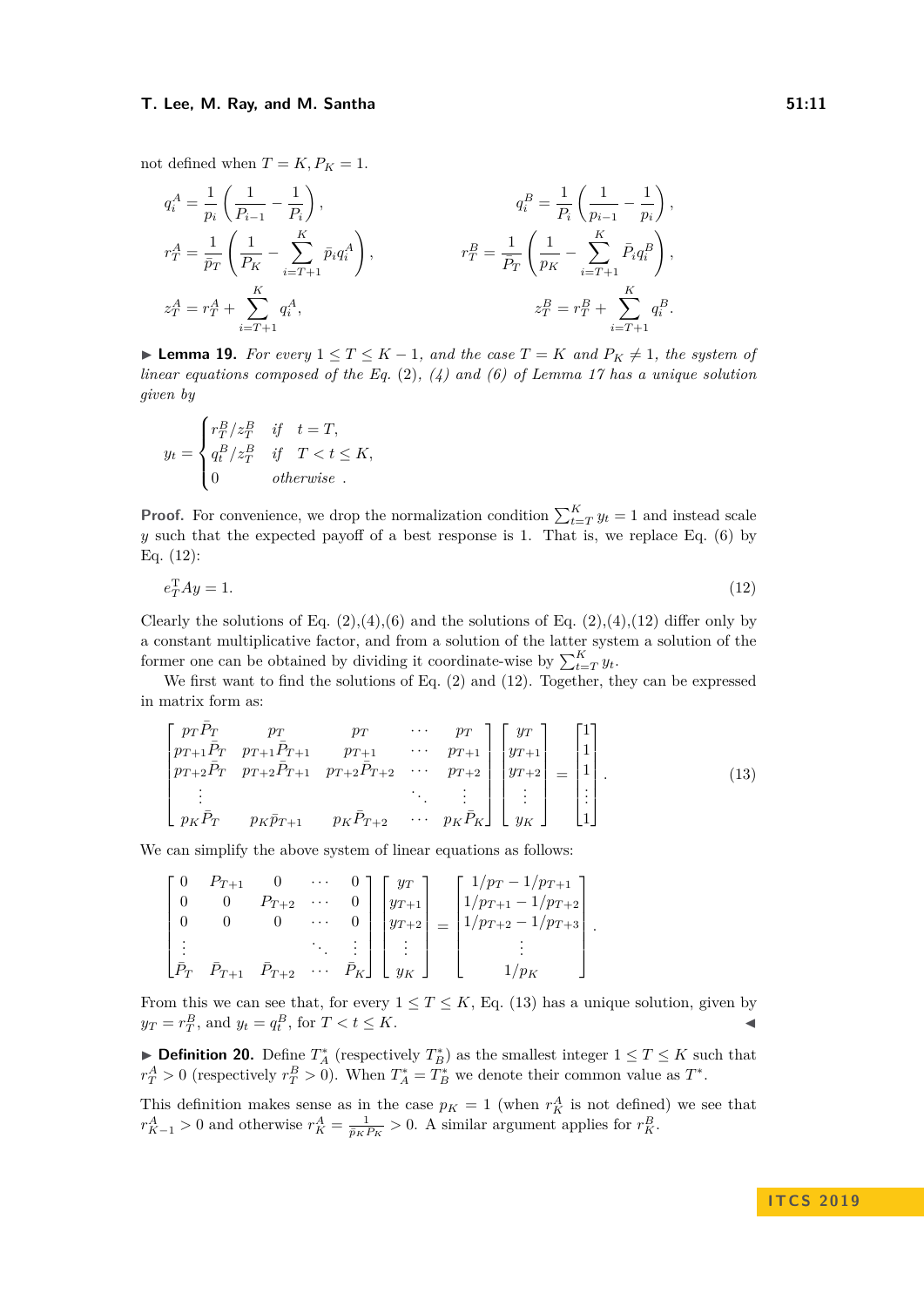► **Lemma 21.** *[Eq.](#page-9-4)* (2)–[\(6\)](#page-9-1) *have a solution if and only if*  $T = T_B^*$ *. In the case*  $T = T_B^*$ *, the solution is unique and is given by*

$$
y_t = \begin{cases} r_{T_B}^B / z_{T_B}^B & \text{if} \quad t = T_B^*, \\ q_t^B / z_{T_B^*}^B & \text{if} \quad T_B^* < t \le K. \end{cases}
$$

Proof. Refer [\[14\]](#page-20-1).

The following theorem characterizes the coinciding Nash equilibria in a stingy quantum race.

<span id="page-11-0"></span>**Find 12.** A stingy quantum race defined by probabilities  $0 < p_1 < \ldots < p_K \leq 1$  and  $0 < P_1 < \ldots < P_K \leq 1$  has a coinciding Nash equilibrium if and only if  $T_A^* = T_B^*$ . In this *case, letting*  $T^* = T_A^* = T_B^*$  *there is a unique coinciding equilibrium given by* 

$$
x_t = \begin{cases} r_{T^*}^A/z_{T^*}^A & \text{if } t = T^*, \\ q_t^A/z_{T^*}^A & \text{if } T^* < t \le K \end{cases}, \qquad y_t = \begin{cases} r_{T^*}^B/z_{T^*}^B & \text{if } t = T^*, \\ q_t^B/z_{T^*}^B & \text{if } T^* < t \le K \end{cases}.
$$

*In particular, when*  $p_i = P_i$  *for all*  $1 \leq i \leq K$  *then*  $(x, x)$  *is the unique coinciding Nash equilibrium.*

**Proof.** By Lemma [17](#page-9-8) a coinciding Nash equilibrium  $(x, y)$  supported on  $\{T, T+1, \ldots, K\}$ must satisfy [Eq. \(2\)–](#page-9-4)[\(11\)](#page-9-3). By [Theorem 21,](#page-10-0) Eq. (2)–[\(6\)](#page-9-1) are satisfied if and only if  $T = T_B^*$  and *y* is given as in the Lemma. We can also apply [Theorem 21](#page-10-0) to (the transpose of) Eq.  $(7)-(11)$  $(7)-(11)$ to see that they have a solution if and only if  $T = T_A^*$  and *x* is given by

$$
x_t = \begin{cases} r_{T_A^A}^A/z_{T_A^A}^A & \text{if } t = T_A^*, \\ q_t^A/z_{T_A^A}^A & \text{if } T_A^* < t \le K, \\ 0 & \text{otherwise.} \end{cases}
$$

As *x* and *y* must have the same support in a coinciding Nash equilibrium, there can only exist a coinciding Nash equilibrium if  $T_A^* = T_B^*$ .

When  $p_i = P_i$  for all  $1 \leq i \leq K$  then clearly  $r_T^A = r_T^B$  and  $q_i^A = q_i^B$  and it will always be the case that  $T_A^* = T_B^*$ . Thus there will always exist a Nash equilibrium in this case, given by the unique solution to Eq.  $(2)$ – $(11)$ .

### **3.2 Payoff and collision probability**

In this section we will explore the consequences of the coinciding Nash equilibrium we have found for the payoff of the game and for the probability that the two players win at the same time, the collision probability. For these results, we will only consider the symmetric case when there is always a unique symmetric equilibrium whose support begins at  $T^* = T_A^* = T_B^*$ . Note that the payoff for each player with this strategy is  $\frac{1}{z_{T^*}}$ . Since a player receives payoff 1 upon winning,  $\frac{1}{z_{T^*}}$  is also exactly the each player's winning probability.

To investigate the collision probability, we will also make the following definitions.

▶ Definition 23 (Unnormalized collision probability). Define

*.*

$$
\sigma(T) = p_T^2 r_T^2 + \sum_{i=T+1}^{K} p_i^2 q_i^2
$$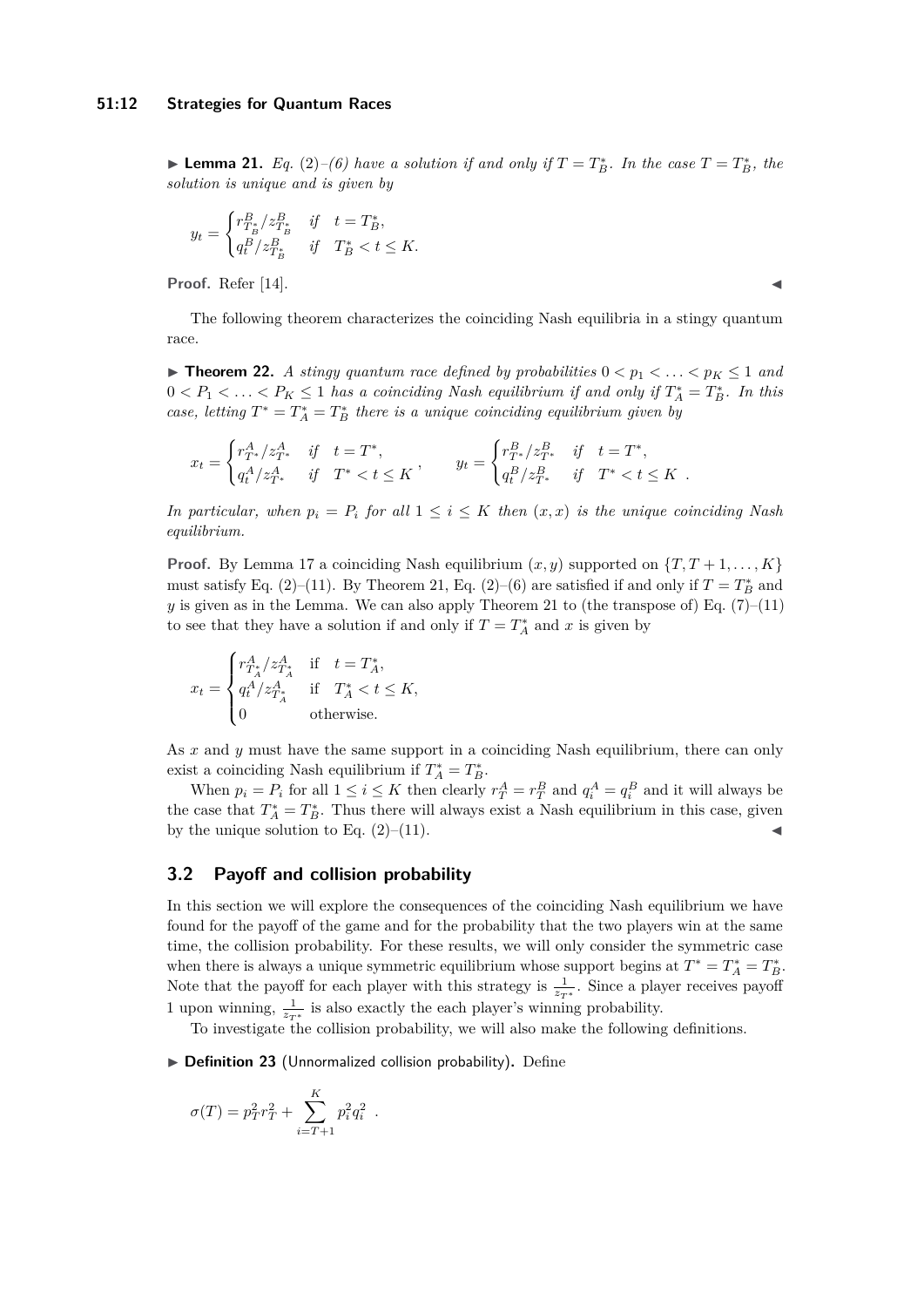With this definition,  $\frac{1}{z_{T^*}^2} \sigma(T^*)$  is the collision probability we are interested in. First we analyze the payoff in a symmetric stingy quantum race.

<span id="page-12-3"></span>**Theorem 24.** Let  $p_1 < p_2 < \cdots < p_K$  define a stingy symmetric quantum race. Then  $z_{T^*} = 1 + \sqrt{1 + \frac{1}{p_K^2} + \sigma(T^*)}$ . In particular,  $\frac{1}{z_{T^*}} \le$ √  $2 - 1.$ 

**Proof.** Refer [\[14\]](#page-20-1).

<span id="page-12-0"></span>I **Corollary 25.** *If T* <sup>∗</sup> ≥ 2 *then*

 $p_{T^*-1} \leq$ √  $2 - 1$ .

**Proof.** As can be seen from Bob playing time  $T^* - 1$ , we have  $p_{T^* - 1} z_{T^*} \leq 1$ , thus  $p_{T^* - 1} \leq \sqrt{\frac{2}{\pi}}$  $\sqrt{2} - 1$  by [Theorem 24.](#page-12-3)

Although [Theorem 24](#page-12-3) gives an exact expression for the payoff, we would like to get a general lower bound on the payoff. This requires showing an upper bound on the collision probability. Showing an upper bound on the collision probability is also important for the application to Bitcoin, to estimate the forking probability amongst quantum miners.

The first step to upper bounding the collision probability is to get a rough lower bound on  $p_{\mathcal{T}^*}$ . This is our initial bootstrap, which will then let us upper bound the collision probability and then in turn get a sharper lower bound on  $p_{T^*}$  in Corollary [28.](#page-12-1) For these results we restrict to  $\ell$ -dense stingy quantum races.

► **Lemma 26.** *Let*  $p_1, \ldots, p_K$  *define an*  $\ell$ -*dense symmetric stingy quantum race. If*  $K \geq 6\ell$ *then*  $p_{T^*} > \frac{5}{21}$ *. In particular,*  $T^* \geq 2$ *.* 

**Proof.** Refer [\[14\]](#page-20-1).

<span id="page-12-2"></span>▶ **Theorem 27.** Let  $p_1, \ldots, p_K$  define an  $\ell$ -dense symmetric stingy quantum race. If  $K \geq 6\ell$ *then*

$$
\frac{\sigma(T^*)}{z_{T^*}^2} \le \frac{6\ell}{K} \qquad \text{and} \qquad \sigma(T^*) \le \frac{196\ell}{K} .
$$

**Proof.** Refer [\[14\]](#page-20-1).

Now that we have an upper bound on the collision probability, we obtain the following corollary to [Theorem 24.](#page-12-3)

<span id="page-12-1"></span> $\triangleright$  **Corollary 28.** Let  $p_1, \ldots, p_K$  define an  $\ell$ -dense symmetric stingy quantum race. Let  $\tau = \frac{50\sqrt{2}\ell}{K}$ . If  $K \geq 6\ell$  then

$$
z_{T^*} \le \sqrt{2} + 1 + \tau
$$
,  $\frac{1}{z_{T^*}} \ge \sqrt{2} - 1 - \tau(\sqrt{2} - 1)^2$ ,  $pr^* \ge \sqrt{2} - 1 - \tau(\sqrt{2} - 1)^2$ .

**Proof.** Refer [\[14\]](#page-20-1).

**I T C S 2 0 1 9**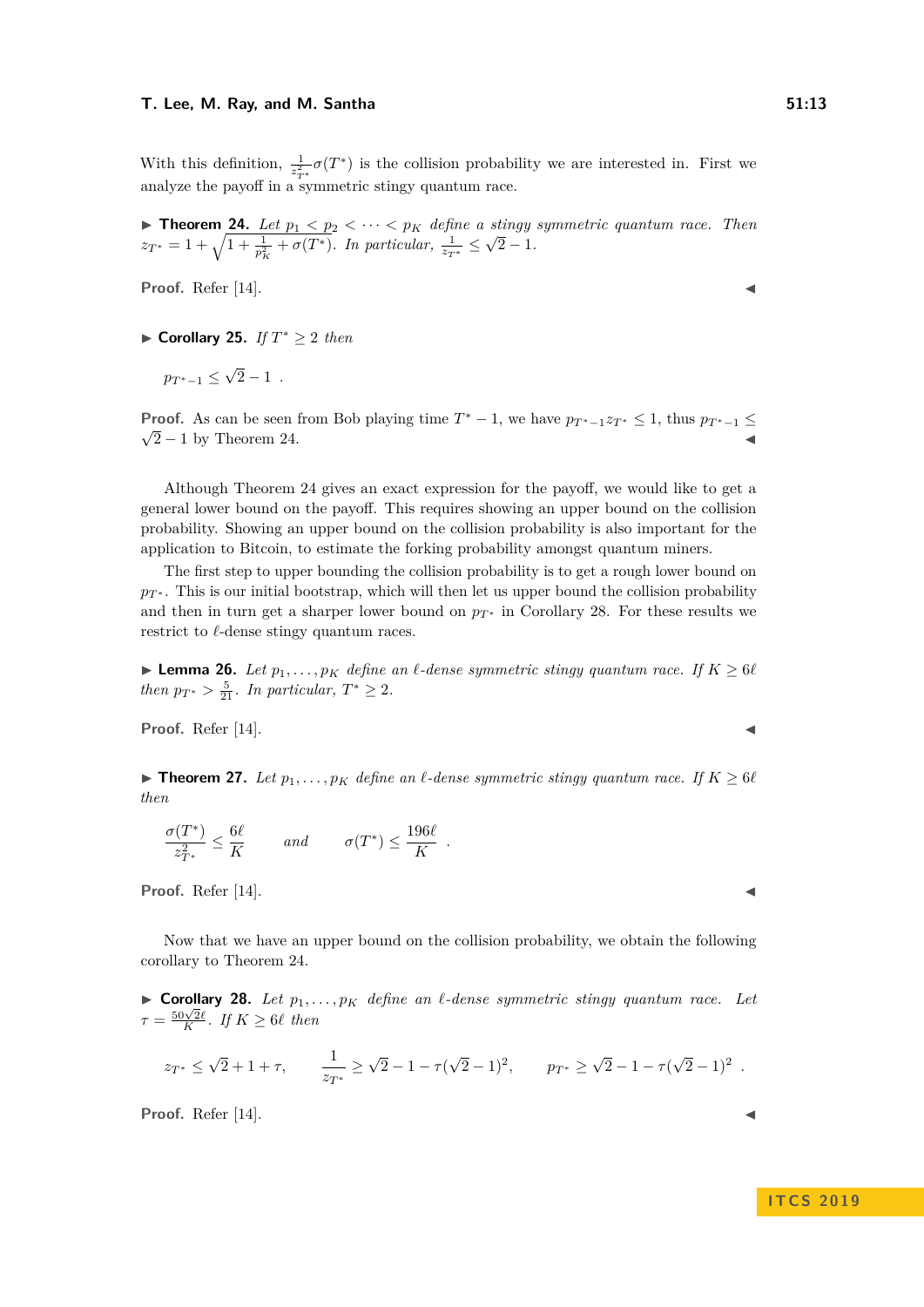### **51:14 Strategies for Quantum Races**

# <span id="page-13-0"></span>**4 Two-player quantum races**

In this section, we bootstrap our results about symmetric stingy quantum races to analyze symmetric quantum races. Our main results are two-fold.

- **1.** The unique coinciding Nash equilibrium in an  $\ell$ -dense symmetric stingy quantum race is an approximate Nash equilibrium in the corresponding quantum race.
- **2.** The approximate Nash equilibrium from (1) achieves a payoff which is nearly optimal among all symmetric Nash equilibria in a symmetric quantum race.

The intuition for item (1) is clear. The only difference between a stingy quantum race and a quantum race is the payoff on ties. For the unique coinciding Nash equilibrium we have shown that the collision probability is  $O(\ell/K)$ , thus the change in payoff on ties will make only a small change to the payoffs under this strategy.

For item (2), we use the quadratic programming characterization of Nash equilibria [\[15\]](#page-20-9). Consider a game (*A, B*) where *A, B* are *m*-by-*n* matrices. The program

<span id="page-13-2"></span>
$$
\begin{array}{ll}\n\text{maximize} & x^T (A + B)y - \alpha - \beta \\
\text{subject to} & Ay \leq \alpha \mathbf{1}, \\
& B^T x \leq \beta \mathbf{1},\n\end{array} \tag{14}
$$

has an optimal value of 0, and any  $(x, y)$  attaining the value 0 is a Nash equilibrium. In the case of a symmetric quantum race  $(A, A<sup>T</sup>)$ , when we restrict to symmetric strategies  $(x, x)$  the objective function in Eq.  $(14)$  becomes negative definite plus linear, making this a standard quadratic program. We then use the tight dual formulation of a quadratic program [\[8\]](#page-20-10) to give an upper bound on the payoff of any symmetric Nash equilibrium, by explicitly constructing solutions to the dual problem. This allows us to show that the payoff of the unique coinciding equilibrium in a stingy race achieves a payoff which is within  $O(\sqrt{\ell/K})$  of optimal amongst all symmetric equilibria in the corresponding quantum race.

We now proceed to show these two results.

### **4.1 Approximate Nash equilibrium**

 $\triangleright$  **Definition 29.** A two-player game described by payoff matrices  $(A, B)$  is said to have an  $\epsilon$ -approximate Nash equilibrium  $(p, q)$ , for  $\epsilon > 0$ , if the following two conditions hold

$$
p^{\mathrm{T}} A q \ge v^{\mathrm{T}} A q - \epsilon \text{ for all } v \in \Delta_m \tag{15}
$$

$$
p^{\mathrm{T}} B q \ge p^{\mathrm{T}} B u - \epsilon \text{ for all } u \in \Delta_n \tag{16}
$$

**Definition 30.** A two-player game described by payoff matrices  $(A, B)$  is said to have an  $\epsilon$ -well supported Nash equilibrium  $(p, q)$ , for  $\epsilon \geq 0$  if

$$
e_i^{\mathrm{T}} A q \ge e_j^{\mathrm{T}} A q - \epsilon \text{ for all } i \in \text{sup}(p) \text{ and } j \in [m]
$$
  

$$
p^{\mathrm{T}} B e_i \ge p^{\mathrm{T}} B e_j - \epsilon \text{ for all } i \in \text{sup}(q) \text{ and } j \in [n]
$$
.

Note that an  $\epsilon$ -well supported Nash equilibrium is also an  $\epsilon$ -approximate Nash equilibrium, but the reverse does not hold.

<span id="page-13-1"></span>**Figure 11.** Let  $p_1, \ldots, p_K$  be an *l*-dense sequence defining the symmetric stingy quantum *race*  $(A_0, A_0^T)$  *and the symmetric quantum race*  $(A, A^T)$ *. Let*  $(x, x)$  *be the unique coinciding Nash equilibrium for the stingy quantum race*  $(A_0, A_0^T)$  given by [Theorem 22.](#page-11-0) Then  $(x, x)$  is *a*  $rac{7(\sqrt{2}-1)\ell}{K}$  $\frac{(2-1)\ell}{K}$ -well supported Nash equilibrium in the quantum race  $(A, A^T)$ .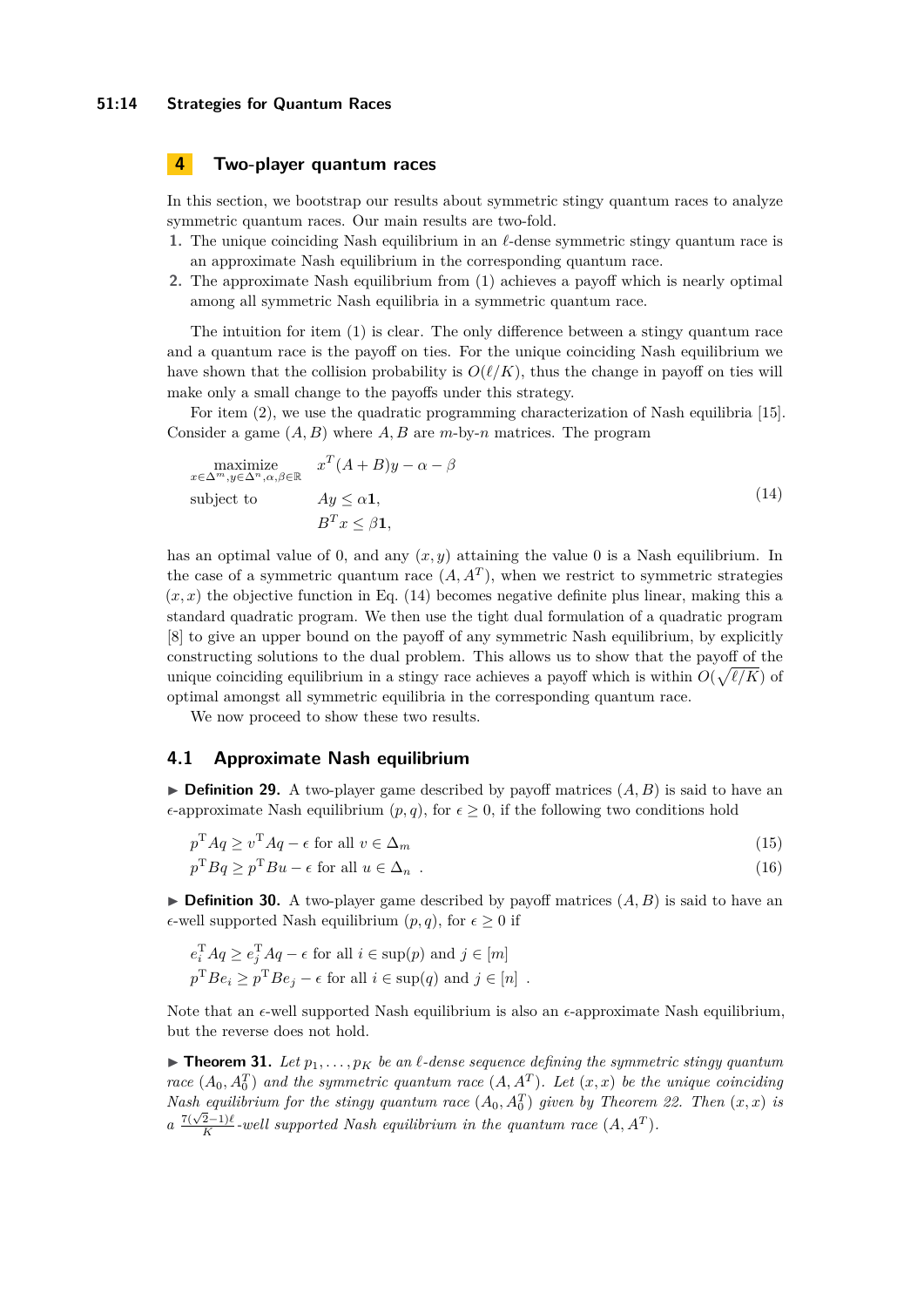**Proof.** To show that  $(x, x)$  is an  $\epsilon$ -well supported Nash equilibrium in the quantum race  $(A, A^T)$  it suffices to show that  $e_i^T A x \ge e_j^T A x - \epsilon$  for all  $T^* \le i \le K$  and  $j \in [K]$ . We omit the details of the proof here and refer the readers to [\[14\]](#page-20-1).

### **4.2 Upper bound on payoff**

Let  $(x, x)$  be the unique coinciding Nash equilibrium in an  $\ell$ -dense symmetric stingy quantum race  $(A_0, A_0^T)$ . We have just shown that  $(x, x)$  is a  $\frac{7(\sqrt{2}-1)\ell}{K}$  $\frac{Z-1}{K}$ -well supported Nash equilibrium in the corresponding quantum race  $(A, A^T)$ . By Corollary [28,](#page-12-1)  $(x, x)$  achieves payoff at least  $\sqrt{2} - 1 - 50\sqrt{2}(\sqrt{2} - 1)^2 \frac{\ell}{K}$  in the game  $(A, A^T)$ . In this section, we show that this payoff is within  $O(\sqrt{\ell/K})$  of optimal among all symmetric strategies  $(y, y)$  for the game  $(A, A^T)$ .

Our starting point is to use the program in [Eq. \(14\)](#page-13-2) to provide a means to upper bound the value of any symmetric equilibrium.

<span id="page-14-2"></span>▶ **Lemma 32.** *Let*  $(A, A^T)$  *be a symmetric game and define for*  $c \ge 0$ 

$$
\gamma_A(c) = \underset{x}{\operatorname{maximize}} \quad \frac{1}{2} x^T (A + A^T) x
$$
  
subject to 
$$
Ax \le c\mathbf{1},
$$

$$
\mathbf{1}^T x = 1, x \ge \mathbf{0}.
$$

*For all*  $c_0$ *, such that*  $\gamma_A(c) < c$  *for all*  $c \geq c_0$ *, the payoff of any symmetric Nash equilibrium in the game*  $(A, A^T)$  *is less than*  $c_0$ *.* 

**Proof.** We show the contrapositive. Suppose there is a symmetric Nash equilibrium  $(x, x)$ with payoff  $c \geq c_0$ . Then  $(x, x, c, c)$  is a feasible solution to the program in [Eq. \(14\)](#page-13-2) with objective value 0. Thus  $Ax \leq c$  and  $\frac{1}{2}x^{T}(A + A^{T})x = c$ .

This is the approach we take to upper bounding the payoff of symmetric Nash equilibria in a quantum race.

<span id="page-14-0"></span>▶ **Theorem 33.** *Let*  $p_1, \ldots, p_K$  *be an*  $\ell$ *-dense sequence with*  $K \geq 6\ell$ *. Then any symmetric Nash equilibrium*  $(x, x)$  *in the two-player quantum race defined by*  $p_1, \ldots, p_k$  *has payoff at*  $\frac{1}{2}$  *most*  $\sqrt{2} - 1 + 5\sqrt{\frac{\ell}{K}}$ .

**Proof.** Let  $(A, A^T)$  be the payoff matrices of a two-player quantum race defined by  $p_1, \ldots, p_K$ . We will show that  $\gamma_A(c) < c$  for all  $c > \sqrt{2} - 1 + 5\sqrt{\frac{\ell}{K}}$ . By Lemma [32](#page-14-2) this proves the theorem.

In the case of a quantum race  $A + A^{T} = p1^{T} + 1p^{T} - pp^{T}$ . This means that over the probability simplex, the quadratic form  $x^{\text{T}}(A + A^{\text{T}})x = -x^{\text{T}}(pp^{\text{T}})x + 2p^{\text{T}}x$  is a negativedefinite plus linear function. In this case,  $\gamma_A(c)$  is in the standard form of a quadratic program and has a dual program with matching value [\[8\]](#page-20-10).

<span id="page-14-1"></span>
$$
\gamma_A(c) = \underset{v \in \mathbb{R}^K, \lambda, d \in \mathbb{R}}{\text{minimize}} \quad \frac{1}{2} \lambda^2 + c \cdot \mathbf{1}^T v + d
$$
\n
$$
\text{subject to} \quad A^T v \ge (1 - \lambda)p - d\mathbf{1} \quad ,
$$
\n
$$
v \ge 0.
$$
\n
$$
(17)
$$

Our approach will be to construct a feasible solution to [Eq. \(17\)](#page-14-1) to demonstrate that *γ*<sub>*A*</sub>(*c*) < *c* for all  $c > \sqrt{2} - 1 + 5\sqrt{\frac{\ell}{K}}$ .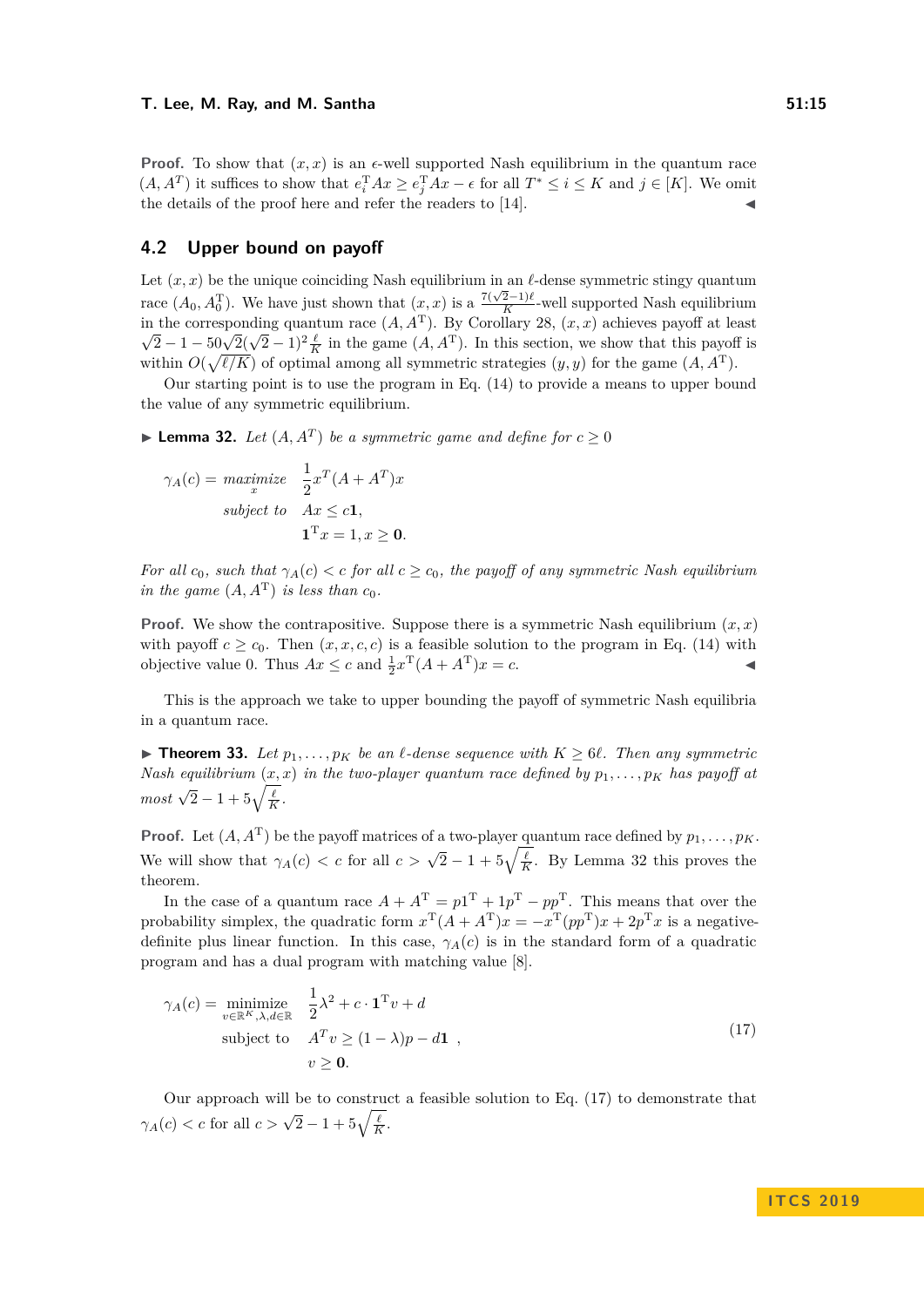### **51:16 Strategies for Quantum Races**

First note that for  $c > \frac{1}{2}$  there is a trivial solution where  $\lambda = 1, d = 0$  and *v* is the all-zero FILSt note that for  $c > \frac{1}{2}$  there is a trivial solution where  $λ = 1$ ,  $u = 0$  and  $v$  is the an-zero vector which shows that  $γ(c) < c$ . We now focus on the case  $c ≤ \frac{1}{2}$ . Let  $√2 - 1 ≤ c ≤ \frac{1}{2}$ . We will develop a lower bound on *c* which implies  $\gamma_A(c) < c$ .

Let *S* be the smallest index *i* such that  $p_i \geq c$ . Note that as *A* is an  $\ell$ -dense quantum race we have  $p_S \leq c + \frac{\ell}{K}$ . We let

$$
d = (1 - \lambda) \left( 1 + p_K - \frac{p_K}{p_S} \right)
$$

and

$$
v(i) = \begin{cases} 0 & \text{if } 1 \le i < S \\ (1 - \lambda - d) \frac{p_S}{\bar{p}_S} \frac{1}{p_i} \left( \frac{1}{p_i} - \frac{1}{p_{i+1}} \right) & \text{if } S \le i < K \\ (1 - \lambda - d) \frac{p_S}{p_K^2 \bar{p}_S} - \frac{(1 - \lambda)}{p_K} & \text{if } i = K \end{cases}
$$

The choice of *v* comes from solving the system of linear equations  $(A_0^T v)_i = (1 - \lambda)p_i - d$  for  $S \leq i \leq K$ . The parameter  $\lambda$  will be chosen later.

Let us see that *v* satisfies the constraints of [Eq. \(17\).](#page-14-1) Note that  $1 - \lambda - d = (1 - \lambda)p_K \frac{\bar{p}_S}{p_S}$ . Thus  $v(K) = 0$  and  $v \ge 0$  so long as  $\lambda \le 1$ .

As mentioned, by construction *v* satisfies  $(A_0^T v)_i = (1 - \lambda)p_i - d$  for  $S \le i \le K$ . Thus as  $A = A_0 + \frac{1}{2} \text{diag}(p)^2$  and  $v \ge 0$  we also have  $(A^T v)_i \ge (1 - \lambda)p_i - d$  for  $S \le i \le K$ .

For  $i < S$  we have that

$$
(A^T v)_i \ge (A_0^T v)_i = \bar{p}_i p^T v \ge \bar{p}_S p^T v = (1 - \lambda) p_S - d \ge (1 - \lambda) p_i - d.
$$

Thus the constraint  $A_0^T v \ge (1 - \lambda)p - d\mathbf{1}$  is satisfied. We have shown that *v* is a feasible solution for any choice of  $\lambda \leq 1$ . We now choose  $\lambda$  to minimize the objective value. Substituting our choices of *v, d* into the objective value we have

$$
\gamma_A(c) \le \frac{1}{2}\lambda^2 + (1-\lambda)\left(1 + p_K - \frac{p_K}{p_S}\right) + c(1-\lambda)p_K \sum_{i=S}^{K-1} \frac{1}{p_i} \left(\frac{1}{p_i} - \frac{1}{p_{i+1}}\right)
$$
  
=  $\frac{1}{2}\lambda^2 + (1-\lambda)\left(1 + p_K\left(-\frac{\bar{p}_S}{p_S} + c \cdot \sum_{i=S}^{K-1} \frac{1}{p_i} \left(\frac{1}{p_i} - \frac{1}{p_{i+1}}\right)\right)\right)$ 

Define

$$
\beta(c) = 1 + p_K \left( -\frac{\bar{p}_S}{p_S} + c \cdot \sum_{i=S}^{K-1} \frac{1}{p_i} \left( \frac{1}{p_i} - \frac{1}{p_{i+1}} \right) \right) .
$$

The objective value  $\frac{1}{2}\lambda^2 + (1 - \lambda)\beta(c)$  is minimized over  $\lambda$  by taking  $\lambda = \beta(c)$ . This makes the objective value  $\beta(c) - \beta(c)^2/2$ . We have now reduced the problem to showing  $\beta(c) - \beta(c)^2/2 - c < 0$ . The roots of the corresponding quadratic equation are  $1 \pm \sqrt{1-2c}$ . Note that  $c \leq 1/2$ , thus the square root term will be real. Thus we will simultaneously have  $\beta(c) \leq 1$  and  $\beta(c) - \beta(c)^2/2 < c$  when  $\beta(c) < 1 - \sqrt{1 - 2c}$ . In Lemma [34,](#page-15-0) we show that  $\beta(c) < 1 - \sqrt{1 - 2c}$  when  $\sqrt{2} - 1 + 5\sqrt{\frac{k}{K}} \le c \le \frac{1}{2}$ . This will conclude the proof.

<span id="page-15-0"></span>► Lemma 34.  $\beta(c) < 1 - \sqrt{1 - 2c}$  for any  $\sqrt{2} - 1 + 5\sqrt{\frac{\ell}{K}} \le c \le \frac{1}{2}$ .

Proof. Refer [\[14\]](#page-20-1).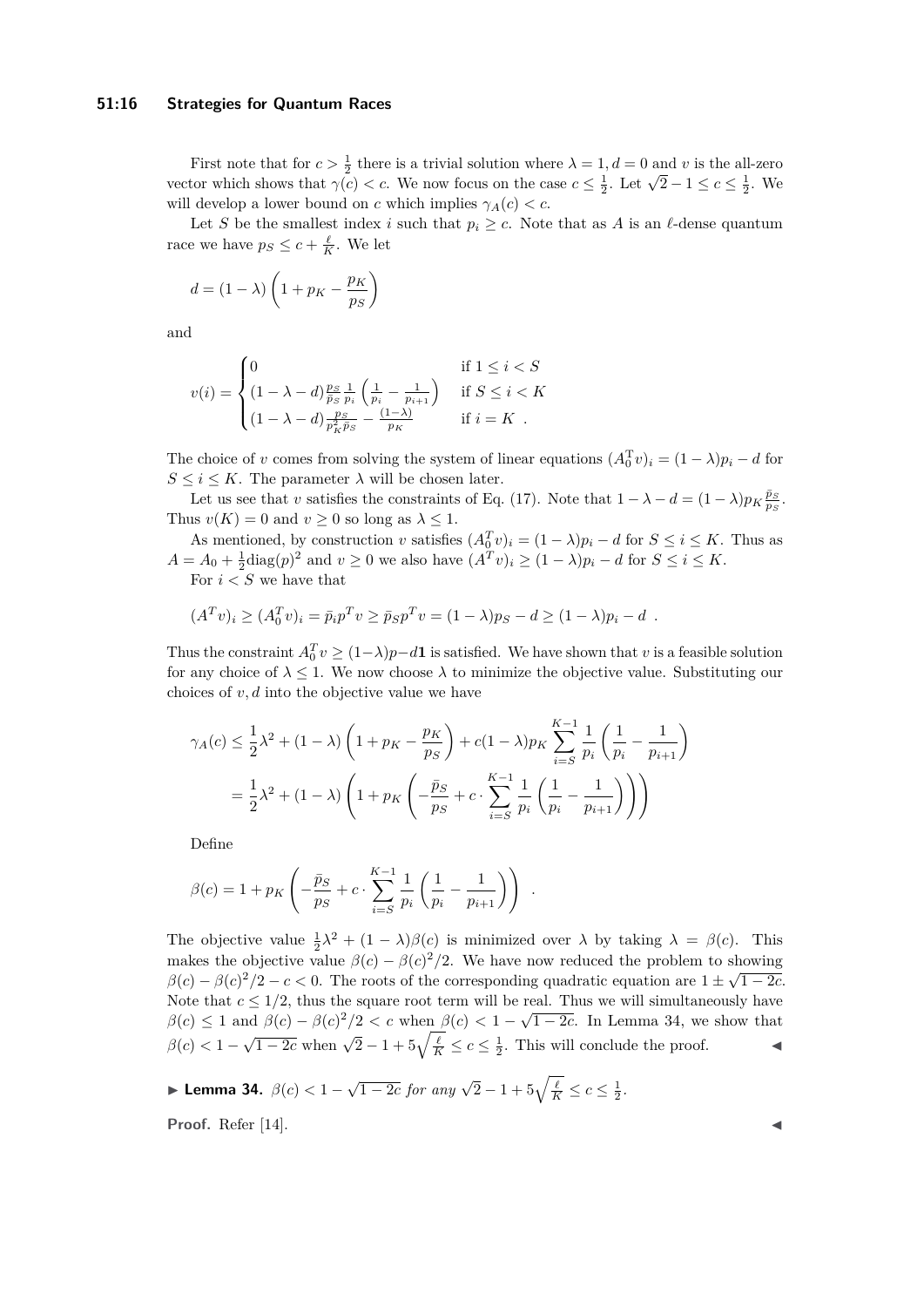### <span id="page-16-0"></span>**5.1 Basic properties**

For an integer  $n \geq 2$ , an *n*-player game is specified by a set of pure strategies  $S_i$ , and payoff functions  $u_i: S \to \mathbb{R}$ , for each player  $i \in [n]$ , where by definition  $S = S_1 \times \cdots \times S_n$  is the set of *pure strategy profiles*. For  $s \in S$ , the value  $u_i(s)$  is the payoff of player *i* for pure strategy profile *s*. Let  $S_{-i} = S_1 \times \cdots \times S_{i-1} \times S_{i+1} \times \cdots \times S_n$  be the set of all pure strategy profiles of players other than *i*. For  $s \in S$  and  $i \in [n]$ , we set the *partial* pure strategy profile  $s_{-i} \in S_{-i}$  to be  $(s_1, \ldots s_{i-1}, s_{i+1}, \ldots, s_n)$ . For s' in  $S_{-i}$ , and  $s_i \in S_i$ , we denote by  $(s', s_i)$ the *combined* pure strategy profile  $(s'_1, \ldots, s'_{i-1}, s_i, s'_{i+1}, \ldots, s'_n) \in S$ . We will suppose that each player has *m* pure strategies and that  $S_i = \{e_1, \ldots, e_m\}$ , the canonical basis of the vector space  $\mathbb{R}^m$ , for all  $i \in [n]$ , and therefore  $S = \{e_1, \ldots, e_m\}^n$ . For simplicity, instead of *e<sup>j</sup>* we often say strategy *j*.

A *mixed strategy* for player *i* is a probability distribution over *S<sup>i</sup>* that we identify with a vector  $x_i = (x_i^1, \ldots x_i^m)$  such that  $x_i^j \geq 0$ , for all  $j \in [m]$ , and  $\sum_{j \in [m]} x_i^j = 1$ . We denote by  $\Delta_i$  the set of mixed strategies for *i*, and we call  $\Delta = \Delta_1 \times \cdots \times \Delta_r$  the set of *mixed strategy profiles*. For a mixed strategy profile  $x = (x_1, \ldots, x_n)$  and pure strategy profile  $s \in S$ , the product  $x^s = x_1^{s_1} x_2^{s_2} \cdots x_n^{s_n}$  is the probability of *s* in *x*. We will consider the multilinear extension of the payoff functions from *S* to  $\Delta$  defined by  $u_i(x) = \sum_{s \in S} x^s u_i(s)$ . The set  $\Delta_{-i}$ , the partial mixed strategy profile  $x_{-i}$ , for  $x \in \Delta$  and  $i \in [n]$ , and the combined mixed strategy profile  $(x', x_i)$  for  $x' \in \Delta_{-i}$  and  $x_i \in \Delta_i$  are defined analogously to the pure case.

The pure strategy  $s_i$  is a *best response* for player  $i$  against the partial mixed strategy profile  $x' \in \Delta_{-i}$  if it maximizes  $u_i(x', \cdot)$ . For  $x \in \Delta$  and  $i \in [n]$ , we will denote by  $br(x_{-i})$ the set of best responses of player *i* against *x*<sup>−</sup>*<sup>i</sup>* . A *Nash equilibrium* is a mixed strategy profile  $x = (x_1, \ldots, x_n)$  such that  $\sup(x_i) \subseteq \text{br}(x_{-i})$ , for all  $i \in [n]$ .

▶ **Definition 35** (*n*-party stingy quantum race). Let  $n \geq 2$  be a positive integer. An *n*-party *stingy quantum race* is defined by a sequence of increasing probabilities  $0 < P_1 < P_2 < \ldots <$  $P_K \leq 1$ , for some positive integer *K*. The set of pure strategies of all players is [*K*]. For every *i*, the utility function of the *i th* player is defined as

$$
u_i(s_1,\ldots,s_n)=P_{s_i}\prod_{k\neq i,s_k\leq s_i}\bar{P}_{s_k}.
$$

Consider an *n*-party stingy quantum race given by the probabilities  $0 < P_1 < \ldots < P_K \le$ 1, and let  $x_{-i} \in \Delta_{-i}$  for some  $i \in [n]$ . If player *i* plays the pure strategy *s* against  $x_{-i}$ , her payoff is

<span id="page-16-1"></span>
$$
u_i(x_{-i}, s) = P_s \prod_{k \neq i} \left( \sum_{s_k \in \text{sup}_{\leq s}(x_k)} x_k^{s_k} \bar{P}_{s_k} + \sum_{s_k \in \text{sup}_{>s}(x_k)} x_k^{s_k} \right).
$$
 (18)

The following is the multiparty analog of [Claim 14.](#page-8-2)

 $\blacktriangleright$  **Claim 36.** *Let*  $x = (x_1, \ldots, x_n)$  *be a Nash equilibrium of an n-party stingy quantum race defined by probabilities*  $P_1 < \ldots < P_K$ *. If*  $s_1 \in \text{sup}(x_i)$ *, for some*  $i \in [n]$ *, then for all*  $s_2 > s_1$ *there exists*  $k \neq i$  *such that*  $\sup_{\leq s_1}(x_k) \neq \sup_{\leq s_2}(x_k)$ *.* 

**Proof.** If  $\sup_{\leq s_1}(x_k) = \sup_{\leq s_2}(x_k)$ , for all  $k \neq i$  then

$$
u_i(x_{-i}, s_2) = \frac{P_{s_2}}{P_{s_1}} u_i(x_{-i}, s_1).
$$

As  $p_{s_1} < p_{s_2}$ , the payoff for playing  $s_2$  is strictly larger than that for playing  $s_1$ . Therefore  $s_1$ is not a best response for  $x_{-i}$ , in contradiction with the definition of a Nash equilibrium.  $\blacktriangleleft$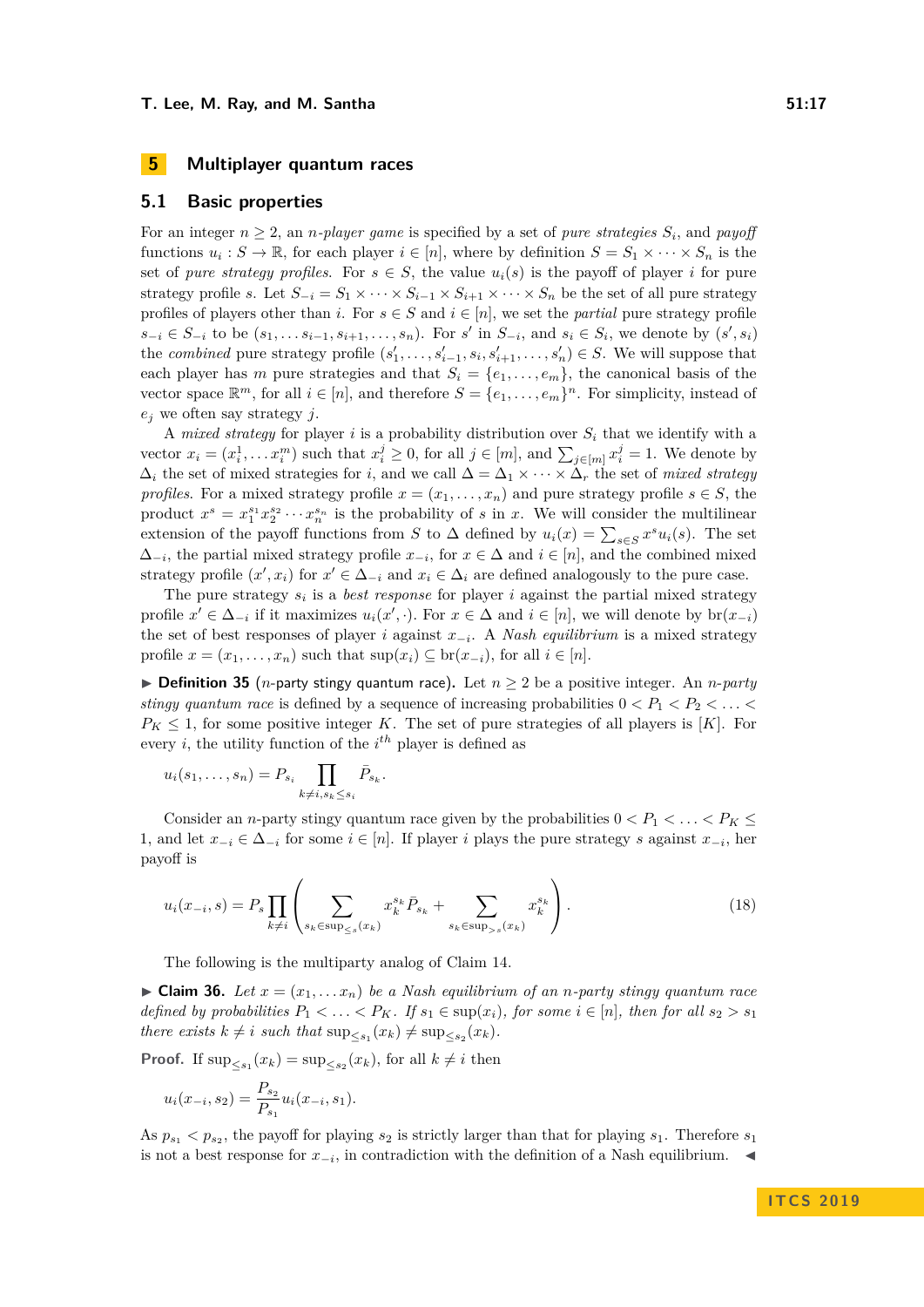### **51:18 Strategies for Quantum Races**

This claim implies the following properties for the supports of Nash equilibria in a multiplayer stingy quantum race.

<span id="page-17-2"></span>I **Corollary 37.** *Let x be a Nash equilibrium of an n-party stingy quantum race defined by probabilities*  $0 < P_1 < P_2 < \ldots < P_K \leq 1$ . Then we have:

- $\bigcup_{i=1}^{n}$  sup $(x_i)$  *is an interval containing K,*
- for every  $i \in [n]$ , for every  $s_1, s_2 \in \sup(x_i)$  there exists  $s \in \bigcup_{k \neq i} \sup(x_k)$  with  $s_1 < s \leq s_2$ .

Let  $x$  be a Nash equilibrium of an *n*-party stingy quantum race. We say that  $x$  is *coinciding* if  $\sup(x_i) = \sup(x_k)$ , for all *i, k* ∈ [*n*]*.* We call this common support in a coinciding Nash equilibrium the *support* of the equilibrium. In the multiparty case we will only study coinciding Nash equilibria.

### **5.2 Coinciding Nash equilibria of stingy multiplayer races**

By Corollary [37](#page-17-2) we know that in a coinciding Nash equilibrium of an *n*-party stingy quantum race the support of the equilibrium is of the form  ${T, T+1, \ldots, K}$ , for some  $1 \le T \le K$ . We would like to characterize these coinciding equilibria.

<span id="page-17-7"></span>► **Lemma 38.** Let  $x = (x_1, \ldots, x_n)$ , where  $x_i$  is a *K*-dimensional real vector for every  $i \in [n]$ , *and let*  $1 \leq T \leq K$ *. Then x is a Nash equilibrium of support*  $\{T, T + 1, \ldots, K\}$  *in an n-party stingy quantum race defined by*  $0 < P_1 < \ldots < P_K \leq 1$  *if and only x satisfies the following system, for all*  $i \in [n]$ *:* 

$$
u_i(x_{-i}, t) = u_i(x_{-i}, T) \t\t for \tT < t \le K , \t\t (19)
$$

$$
u_i(x_{-i}, T - 1) \le u_i(x_{-i}, T) \tag{20}
$$

$$
x_i^t = 0 \qquad \qquad \text{for} \ \ 0 < t < T \ , \tag{21}
$$

$$
x_i^t > 0 \t\t for \tT \le t \le K , \t\t (22)
$$

$$
\sum_{t=T}^{K} x_i^t = 1 \tag{23}
$$

**Proof.** For every  $i \in [n]$ , [Eq. \(21\)–](#page-17-3)[\(23\)](#page-17-4) express that  $x_i$  is a probability distribution of support  ${T, T+1, ..., K}$ . For  $T \geq 2$ , when playing a strategy  $t < T$  against the partial mixed strategy profile  $x_{-i}$ , the *i*th player's payoff is maximized if she plays  $T-1$ . Therefore [Eq. \(19\)](#page-17-5) and [\(20\)](#page-17-6) express that the strategies in her support are all best responses against *x*<sup>−</sup>*<sup>i</sup>* . January 2006, January 2006, January 2006, January 2006, January 2006, January 2006, January 2006, January 20<br>January 2007, January 2007, January 2007, January 2008, January 2008, January 2008, January 2008, January 2008

▶ **Definition 39.** For an *n*-party stingy quantum race defined by  $0 < P_1 < \ldots < P_K \le 1$  we define its *reduced game* as the 2-party stingy quantum race defined by the two sequences of probabilities  $p_1 < \ldots < p_K$ , and  $P_1 < \ldots < P_K$  where  $p_j = P_j^{1/(n-1)}$ , for  $1 \le j \le K$ .

<span id="page-17-1"></span>We denote by *A* the payoff matrix of the first player in the reduced game

▶ **Lemma 40.** *Let an n-party stingy quantum race be defined by*  $0 < P_1 < \ldots < P_K \leq 1$ , *let*  $x = (x_1, \ldots, x_n)$ *, where*  $x_i$  *is a K-dimensional vector, and let*  $1 \le T \le K$ *. Then Eq.* [\(19\)](#page-17-5)*– [\(23\)](#page-17-4)* are satisfied by *x*, for every  $i \in [n]$  *if and only if* [Eq.](#page-9-4) (2)–*[\(6\)](#page-9-1)* for the reduced game are *satisfied by*  $x_i$ *, for every*  $i \in [n]$ *.* 

**Proof.** Refer [\[14\]](#page-20-1).

<span id="page-17-6"></span><span id="page-17-5"></span><span id="page-17-4"></span><span id="page-17-3"></span>

<span id="page-17-0"></span>The following theorem characterizes the coinciding Nash equilibria in an *n*-party stingy quantum race.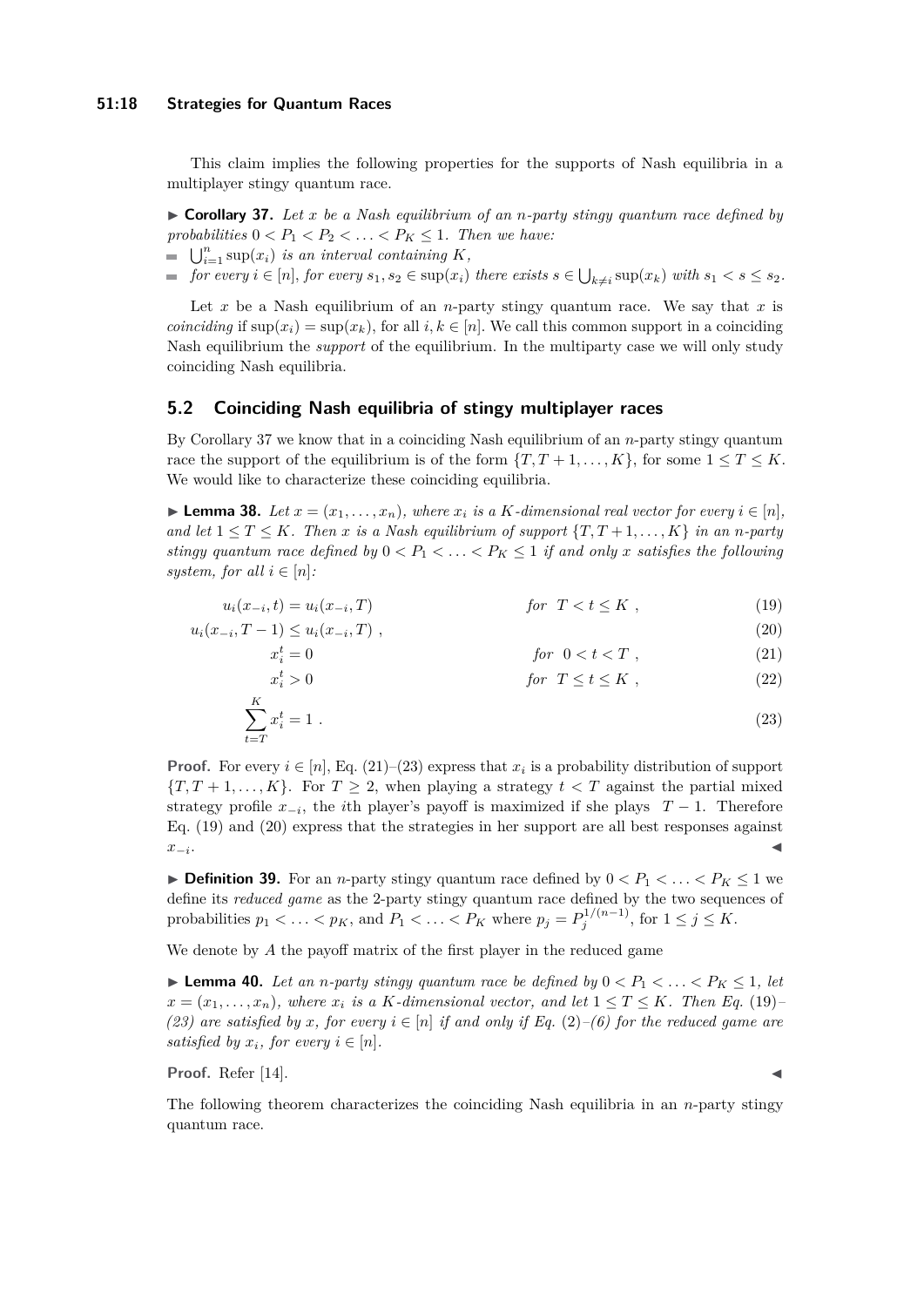I **Theorem 41.** *An n-party stingy quantum race always has a unique coinciding Nash equilibrium*  $x = (x_1, \ldots, x_n)$ *, where*  $x_1 = \cdots = x_n$ *. If the game is defined by the probabilities*  $0 < P_1 < P_2 < \cdots < P_K$  then the coinciding equilibrium has support  $\{T^*, T^* + 1, \ldots, K\}$ , *where*  $T^* = T^*_{B}$  *of the reduced game, and for all*  $i \in [n]$ *, the distribution*  $x_i$  *is defined on its support as*

$$
x_i^t = \begin{cases} r_{T^*}^B/z_{T^*}^B & \text{if } t = T^*, \\ q_t^B/z_{T^*}^B & \text{if } T^* < t \le K. \end{cases}
$$

**Proof.** Combining Lemma [38](#page-17-7) and Lemma [40,](#page-17-1) we get that x is a coinciding Nash equilibrium of support  $\{T, T+1, \ldots, K\}$  if and only if  $x_i$  satisfies [Eq. \(2\)–](#page-9-4)[\(6\)](#page-9-1) for the reduced game, for all  $i \in [n]$ . By [Theorem 21](#page-10-0) this happens if and only if  $T = T_B^*$  of the reduced game, and the unique solution for  $x_i$ , for  $i \in [n]$ , is the one stated by the Theorem.

### **5.3 Collision probability of the stingy coinciding equilibrium**

Our main objective in this section is to upper bound the collision probability – the probability that two or more players succeed at the same time – in the coinciding equilibrium found in the last section for an  $\ell$ -dense stingy *n*-player quantum race. To help with this, we make the following definition.

► **Definition 42.** For a joint probability distribution  $y = (y_1, \ldots, y_n) \in \Delta$ , let  $\text{cp}_i^m(y)$  denote the probability that player *i* succeeds first and that exactly *m* players (including *i*) succeed at the same time under the joint strategy *y*. Let  $\text{cp}_i(y) = \sum_{m=2}^n \text{cp}_i^m(y)$  denote the probability that player *i* succeeds first and at least one other player succeeds at the same time.

Let us also set up notation to describe the coinciding equilibrium in a stingy multiplayer race. Define the following quantities

$$
q_i = \frac{1}{P_i} \left( \frac{1}{P_{i-1}^{1/(n-1)}} - \frac{1}{P_i^{1/(n-1)}} \right), r_T = \frac{1}{\bar{P}_T} \left( \frac{1}{P_K^{1/(n-1)}} - \sum_{i=T+1}^K \bar{P}_i q_i \right), z_T = r_T + \sum_{i=T+1}^K q_i.
$$

Let  $T^*$  be the starting point of the support of the coinciding equilibrium. Then by [Theorem 41,](#page-17-0) the strategy of player *i* in the coinciding equilibrium is given by

<span id="page-18-1"></span>
$$
x_i^t = \begin{cases} r_{T^*}/z_{T^*} & \text{if } t = T^*, \\ q_t/z_{T^*} & \text{if } T^* < t \le K, \\ 0 & \text{if } t < T^* . \end{cases}
$$
 (24)

To obtain concrete bounds on the collision probability, we will need bounds on  $z_{T^*}$  and  $P_{T^*-1}$ .

▶ **Lemma 43.** *In any stingy multiplayer quantum race with <i>n players*  $(1/z_T*)^{n-1} < 1/n$ *.* 

**Proof.** Refer [\[14\]](#page-20-1).

<span id="page-18-0"></span>▶ **Theorem 44.** Let  $P_1, \ldots, P_K$  define a stingy *n*-player quantum race with  $n ≥ 2$ . Then  $P_{T^*-1} < \frac{1}{n}$ . If in addition  $P_1, \ldots, P_K$  form an  $\ell$ -dense sequence and  $4\epsilon\ell n \leq K$  then  $P_{T^*-1} \geq \frac{1}{2en}$ , where *e is Euler's number.* 

**Proof.** Refer [\[14\]](#page-20-1).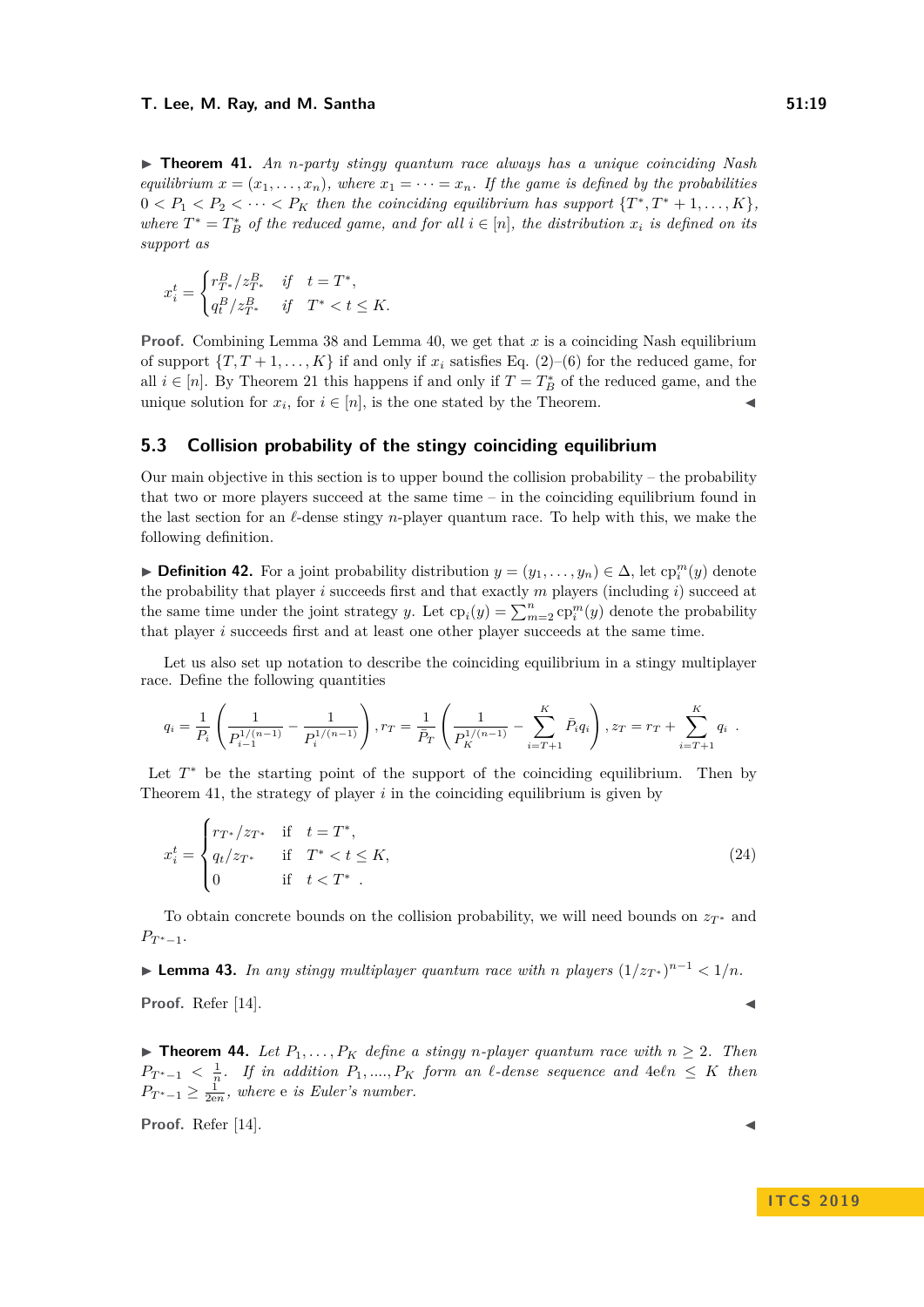### **51:20 Strategies for Quantum Races**

The next lemma bounds the collision probability for player *i* when all players but player *i* play according to the coinciding equilibrium, and player *i* plays an arbitrary strategy *v*. We will use this lemma to bound the total collision probability and also in [Section 5.4](#page-19-0) to show that the stingy coinciding equilibrium is an approximate equilibrium in a multiparty race.

<span id="page-19-1"></span>▶ **Lemma 45.** *Let*  $P_1, \ldots, P_K$  *define an ℓ-dense stingy n-player quantum race,*  $n ≥ 2$ , *with*  $4en\ell \leq K$ , and let *x* be the unique coinciding equilibrium given by Eq. [\(24\)](#page-18-1). Then  $\text{cp}_i(x_{-i}, v) \leq \frac{8e\ell}{K}$  *for any*  $i \in [n]$  *and*  $v \in \Delta_i$ *.* 

**Proof.** Refer [\[14\]](#page-20-1).

**If Theorem 8.** Let  $P_1, \ldots, P_K$  define an  $\ell$ -dense stingy *n*-player quantum race such that  $4en\ell \leq K$ . When the players play the coinciding equilibrium of the stingy race, the probability *that two or more players succeed at the same time is at most*  $\frac{8en\ell}{K}$ *.* 

**Proof.** By Lemma [45,](#page-19-1) the probability that two or more players succeed at the same time is at most

$$
\sum_{i=1}^{n} \text{cp}_i(x) \le \frac{8en\ell}{K} .
$$

# <span id="page-19-0"></span>**5.4 Multiplayer quantum races**

In this section we use our results about the stingy multiplayer quantum race to analyse the multiplayer quantum race. Namely, we show that the coinciding equilibrium in a stingy multiplayer quantum race is an approximate equilibrium in a multiplayer race. The difference between a stingy multiplayer race and a multiplayer race is that in a multiplayer race, the payoff is equally divided amongst all players who succeed first at the same time.

<span id="page-19-2"></span>**► Definition 46** (Multiplayer quantum race). Let  $u_i$  be the payoff function for player  $i \in [n]$  in the *n*-player stingy race defined by  $P_1 < \cdots < P_k$ , as given by [Eq. \(18\).](#page-16-1) The payoff function  $u'_i$  in the *n*-player quantum race defined by  $P_1, \ldots, P_k$  is

$$
u'_{i}(x) = u_{i}(x) + \sum_{m=2}^{n} \frac{\mathbf{c} p_{i}^{m}(x)}{m} .
$$

While the tie-splitting payoff in Definition [46](#page-19-2) is quite natural, one could imagine other definitions in-between stingy multiplayer races and the definition of multiplayer races we have given. Our results in this section depend very weakly on the exact definition of how ties are split in a multiplayer race. In fact, the only property we use is  $u_i'(x) \le u_i(x) + \text{cp}_i(x)$ . This property holds under any reasonable definition of tie-splitting.

Now we show [Theorem 9](#page-4-1) from the introduction that the coinciding Nash equilibrium in a multiplayer stingy quantum race is an approximate Nash equilibrium in a multiplayer quantum race.

▶ **Theorem 9.** *Let*  $P_1$ , ...,  $P_K$  *define an ℓ*-dense stingy *n*-player quantum race,  $n ≥ 2$ , with  $4en\ell \leq K$ *. If*  $x = (x_1, ..., x_n)$  *is the coinciding Nash equilibrium for this stingy race, then x is an*  $\frac{8e\ell}{K}$  *- approximate Nash equilibrium of the corresponding quantum race.* 

**Proof.** Refer [\[14\]](#page-20-1).